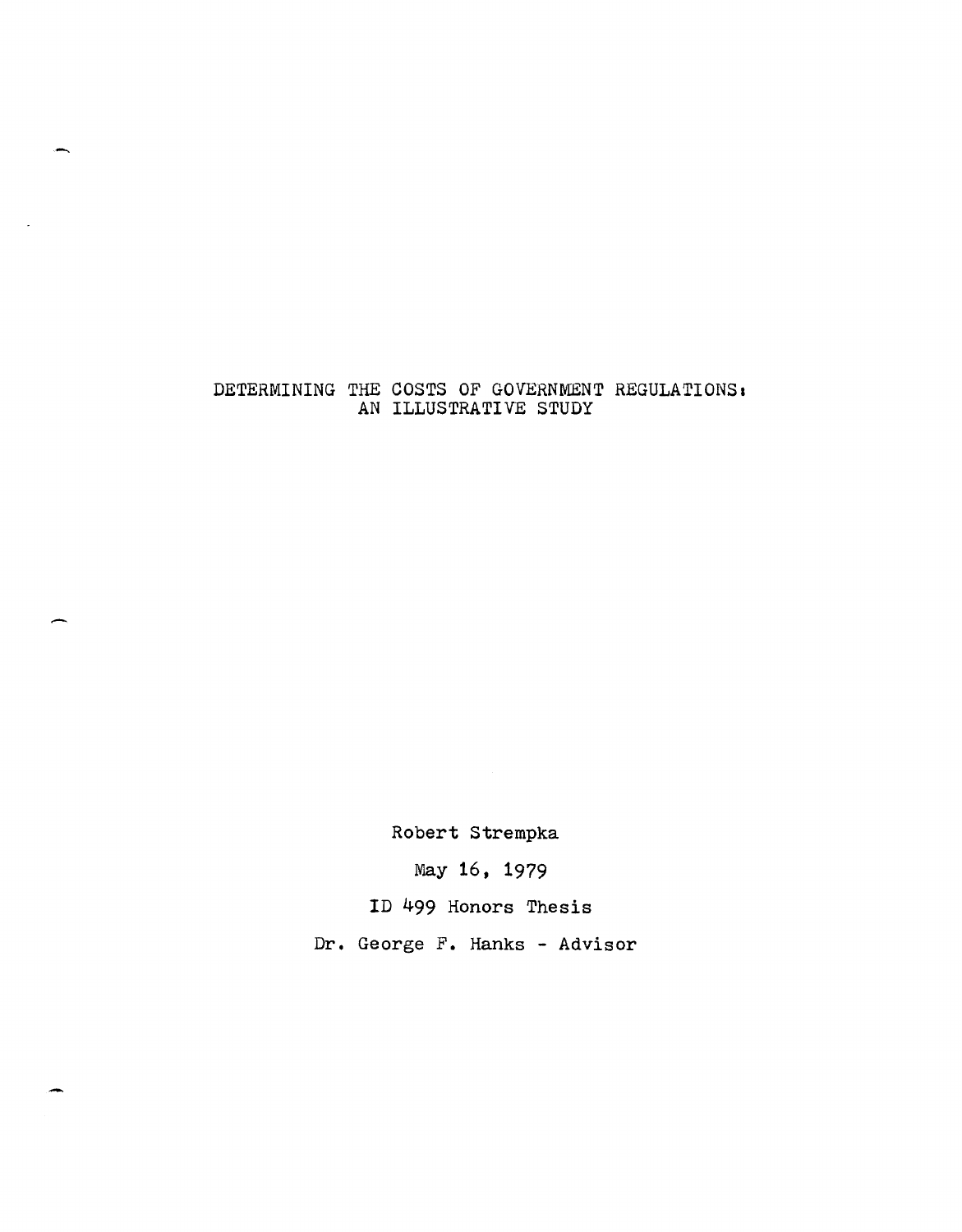

-

## TABLE OF CONTENTS

- 1. Introduction
- 1. Previous Studies
- 4. Purpose
- 5. Selection of a Company
- 7. Identification of the Agencies
- 10. The Methodology
- 14. Illustration of the Methodology
- 19. Review of Both Studies

## TABLE OF CHARTS AND GRAPHS

- 17. Figure i-Notification of Penalties
- 20. Figure 2-Separation of Costs by Agency
- 21. Figure J-Allocation of Costs for Each Agency
- 22. Figure 4-Allocation of Costs for OSHA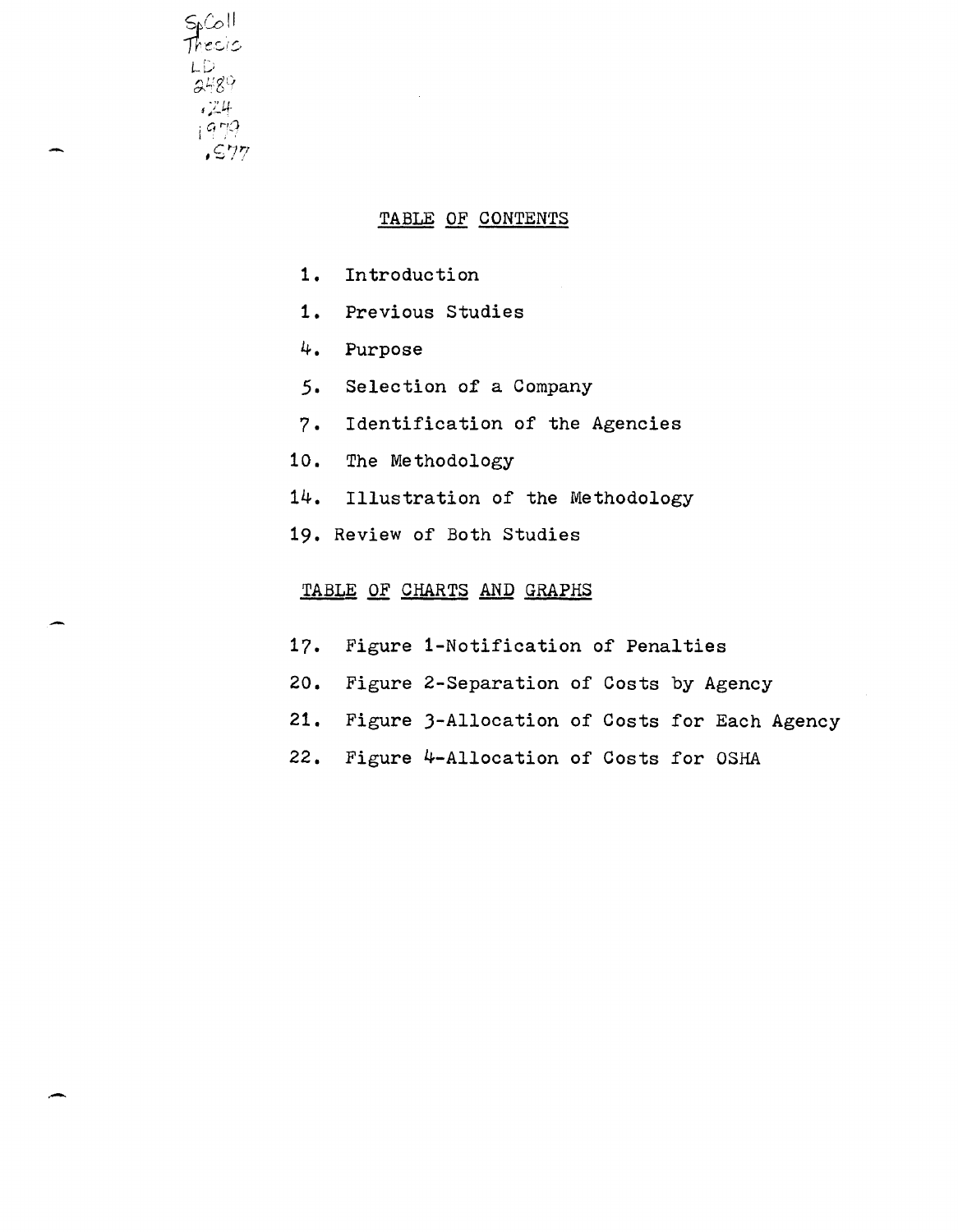## Determining the Costs of Government Regulations: An Illustrative Study

 $\mathcal{L}(\mathcal{L}) \subset \mathcal{L}(\mathcal{L})$ 

It is undoubtedly true that government has been involving itself more substantially in regulating business activity during recent years. Costs to comply with these regulations will no doubt increase as government imposes more regulations to achieve social goals. That is not to say that governmental regulations have not been beneficial to society in one way or another. However, many people feel that there is a need for improvement in determining a balance between specific amounts of regulation and the costs associated with them. The purpose of studying effects of government regulations on business activity is to aid the decision-making process on exactly what types of regulations are necessary for business, and the effects of complying with those regulations. With the aid of business groups, concerned citizens, and political leaders, perhaps the attitudes toward governmental involvement in business activity will grow to be more of an understanding between both the public, and private enterprise.

## Previous Studies

In 1978, Arthur Andersen and Company published a report of a study which was made in determining the cost of comply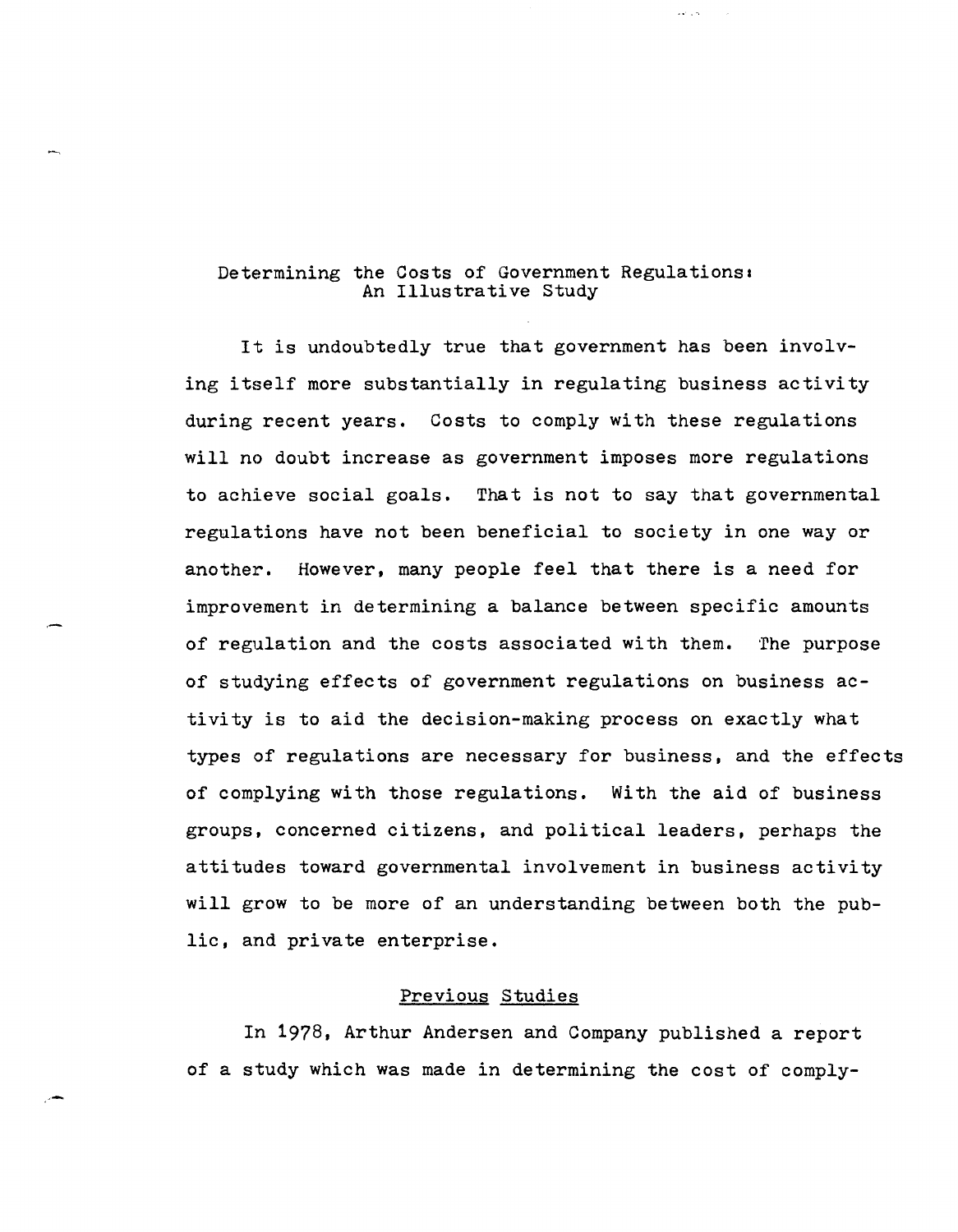ing with government regulations. The study was made in agreement with 48 companies which are members of the Business Roundtable. The 48 companies involved represent only a small portion of the economy when considering the vast numbers of industries in our country. However, these 48 companies are important in their scope in view of the fact that they are 48 of the largest companies in operation today.<sup>1</sup>

-

--

--

The study was represented by 20 different industries, and it should be noted that this project was not made to be representative of all businesses in general. This is because the study represented some industries fairly well, while others were not represented at all.<sup>2</sup>

The main purpose of the study was to measure the costs incurred in complying with specific government regulations imposed on businesses by certain government agencies. More specifically, the study measures incremental costs, that is, the additional cost involved in complying with a particular regulation, as compared to the cost which would have been incurred in the absence of that same regulation.

The study focused on six major governmental agencies and the requirements which these agencies impose on U. S. businesses through employment of their programs. The agencies used for purposes of this study were:

\*Environmental Protection Agency (EPA)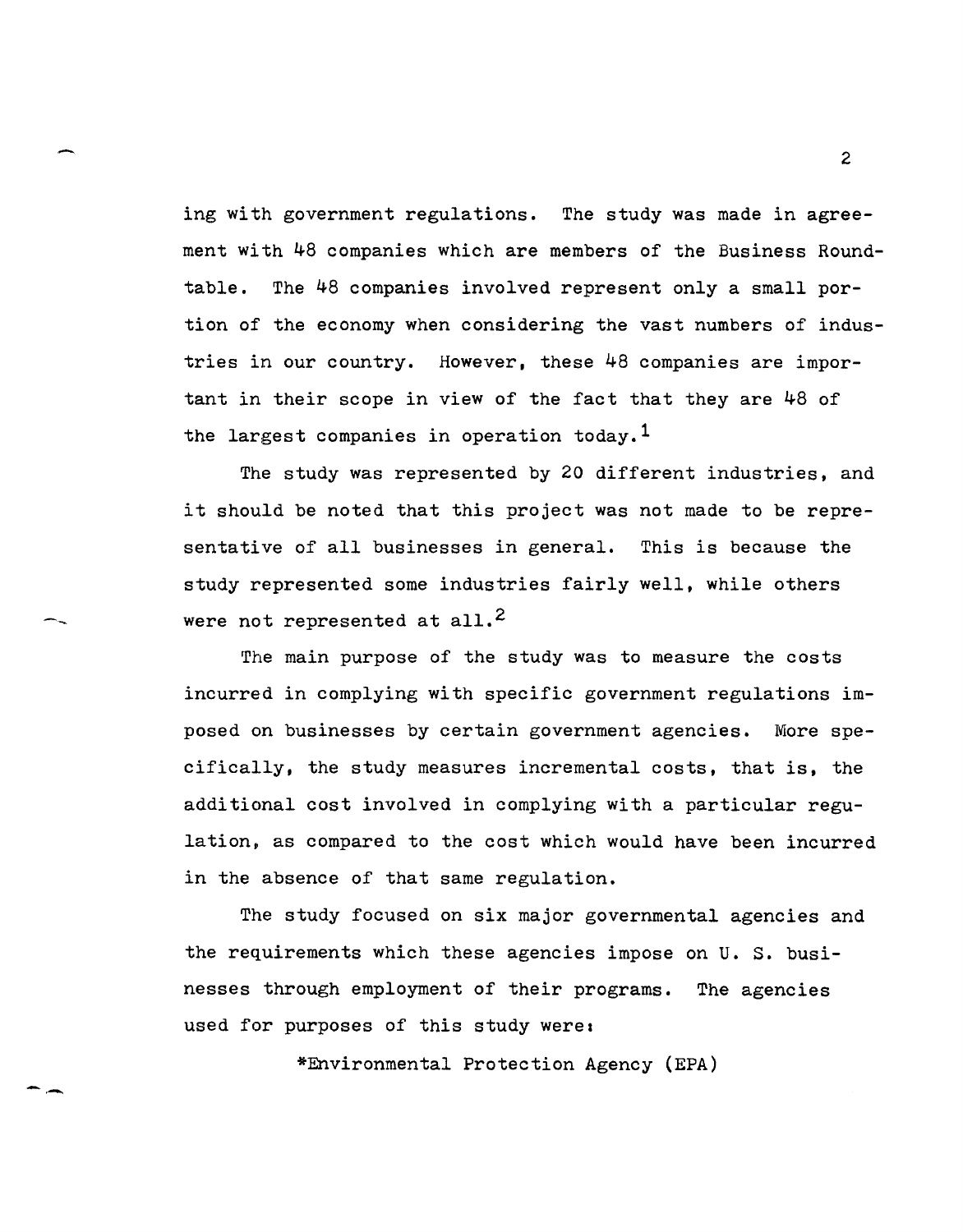\*Equal Employment Opportunity (EEO)

-

--

\*Occupational Safety and Health Administration (OSHA) \*Department of Energy (DOE)

\*Employment Retirement Income Security Act (ERISA)

\*Federal Trade Commission (FTC)

The study was also designed to develop an effective methodology which would suitably outline the various steps involved in obtaining an accurate estimate of the incremental costs which apply to the specific regulatory agencies previously mentioned. The people involved in formulating this study hope to show that costs of government regulations can now be measured more effectively, and more accurately than ever before.  $3$ 

What makes this latest study so effective is the degree to which it is so comprehensive in nature when compared to other studies. For example, during the late 1960's, a study was devised by the Office of Water Programs of the Environmental Protection Agency, one of the agencies involved in the Andersen study. The EPA's program was based on definitive expenditures, rather than incremental costs, which were made in regard to capital expenditures, operation of certain facilities, and the number of people employed to operate those facilities.  $4$ The research data was collected by use of a survey which was sent to selected industries.<sup>5</sup>

This particular study is very limited, in that, in dealing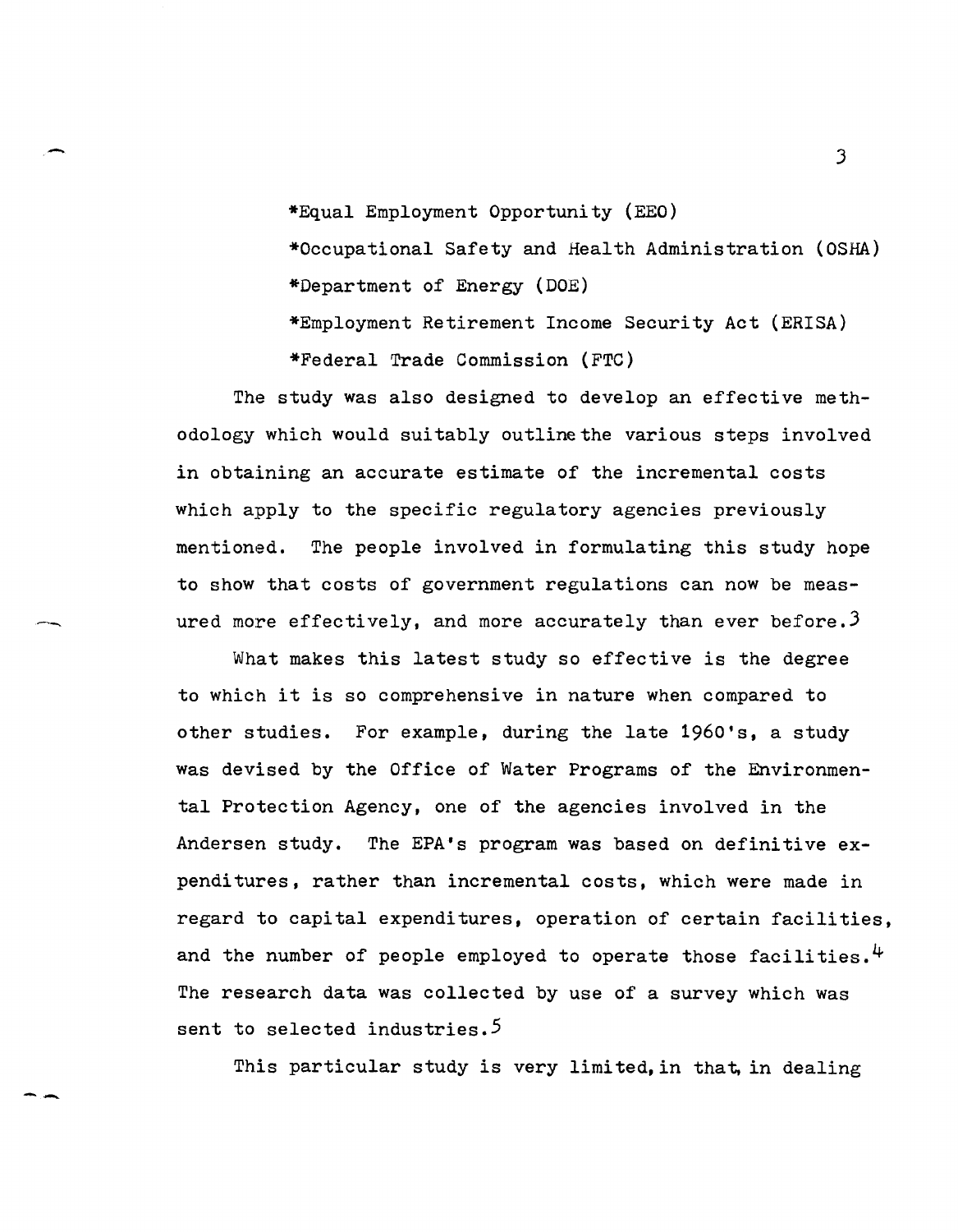with costs as they apply to the EPA, the study focuses on only one problem area, water pollution. Comparing this with the Andersen study, effort is focused much deeper. It covers the effects of many agencies and the many regulations with which they impose. Up until the time in which the Andersen study was developed, most research projects for determining effects of regulation were carried out in this manner. In other words, the methodology used by Arthur Andersen and Company becomes more useful because of its uniformity and simplicity in purpose.

#### Purpose

The purpose of this paper is to retrace the methodology developed by Arthur Andersen and Company, and to apply it to the operations of a smaller firm. It will be an attempt to identify the agencies which impose governmental regulations on the firm, and to follow the methodology which computes the incremental costs involved with compliance of those regulations.

The focus upon the agencies involved will not only include those mentioned in the Andersen report, but will also include any agencies which can feasibly be identified for purposes of this report. This report will also examine the methodology used in depth, and will attempt to apply the costs which are relative to each agency, in relation to each step of the methodology.

-,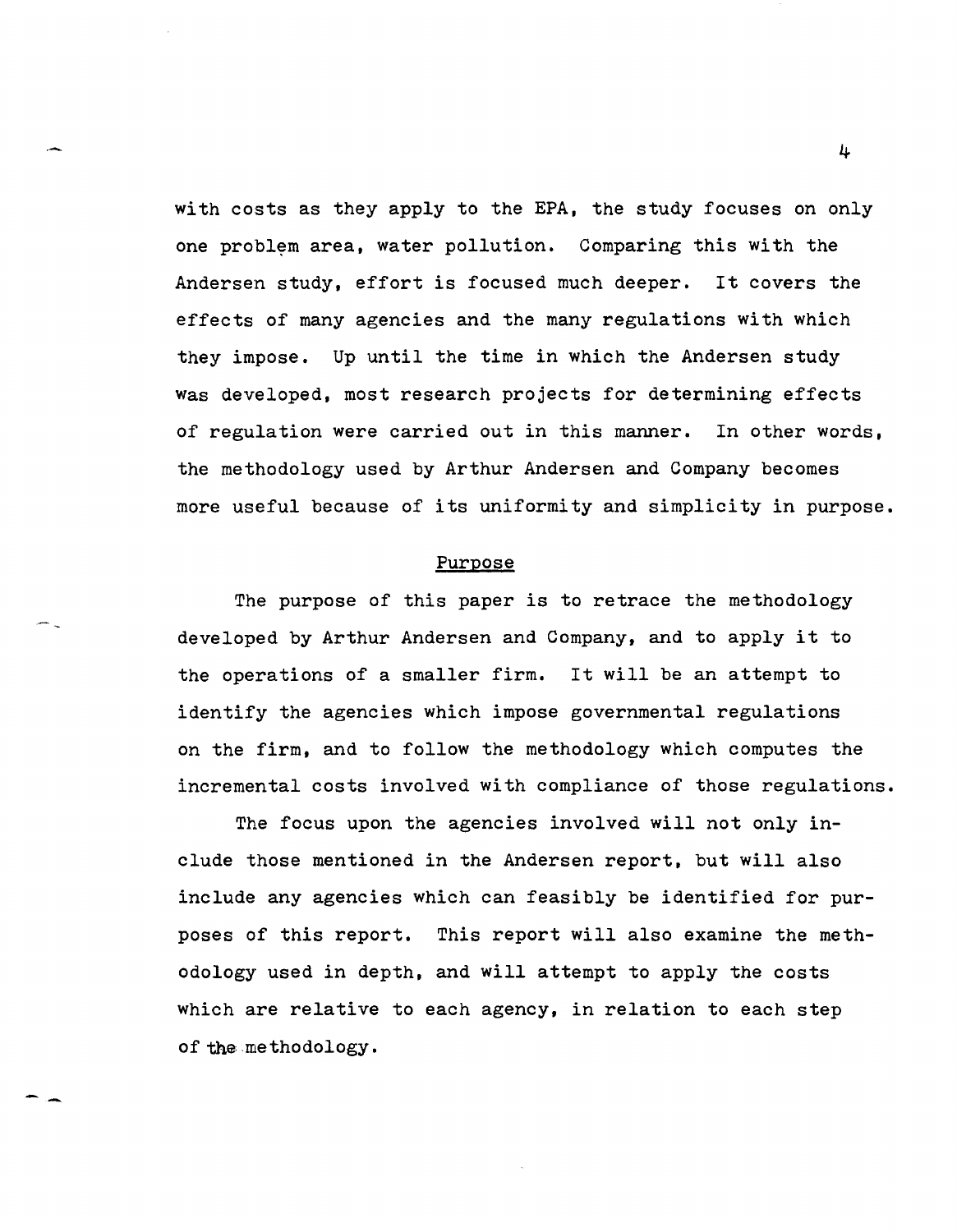Once the data has been collected, comparisons will be made between the Andersen study and the information compiled for the firm used in this report. It will be an attempt to make a comparison of which agencies affect both small and large firms, the percentages of costs for each agency in relation to thetotal cost of compliance, and most importantly. how those costs are allocated to various departments within the firm.

After examination of the data, a conclusion will be drawn as to whether or not it would be feasible to include smaller firms in larger studies such as the Andersen report, and to identify the real impact of governmental regulations as they apply to a smaller firm.

This report will also attempt to show the significance of using financial and accounting records to determine incremental costs of complying with specific regulations. For purposes of this report, information was obtained through the use of financial records, and also, through interviews with corporate officers.

#### Selection of a Company

The company used for purposes of this study is Twoson Tool and Manufacturing Company. The company was chosen on the basis of its size, location, and its willingness to cooperate. The firm was considered to be large enough to be affected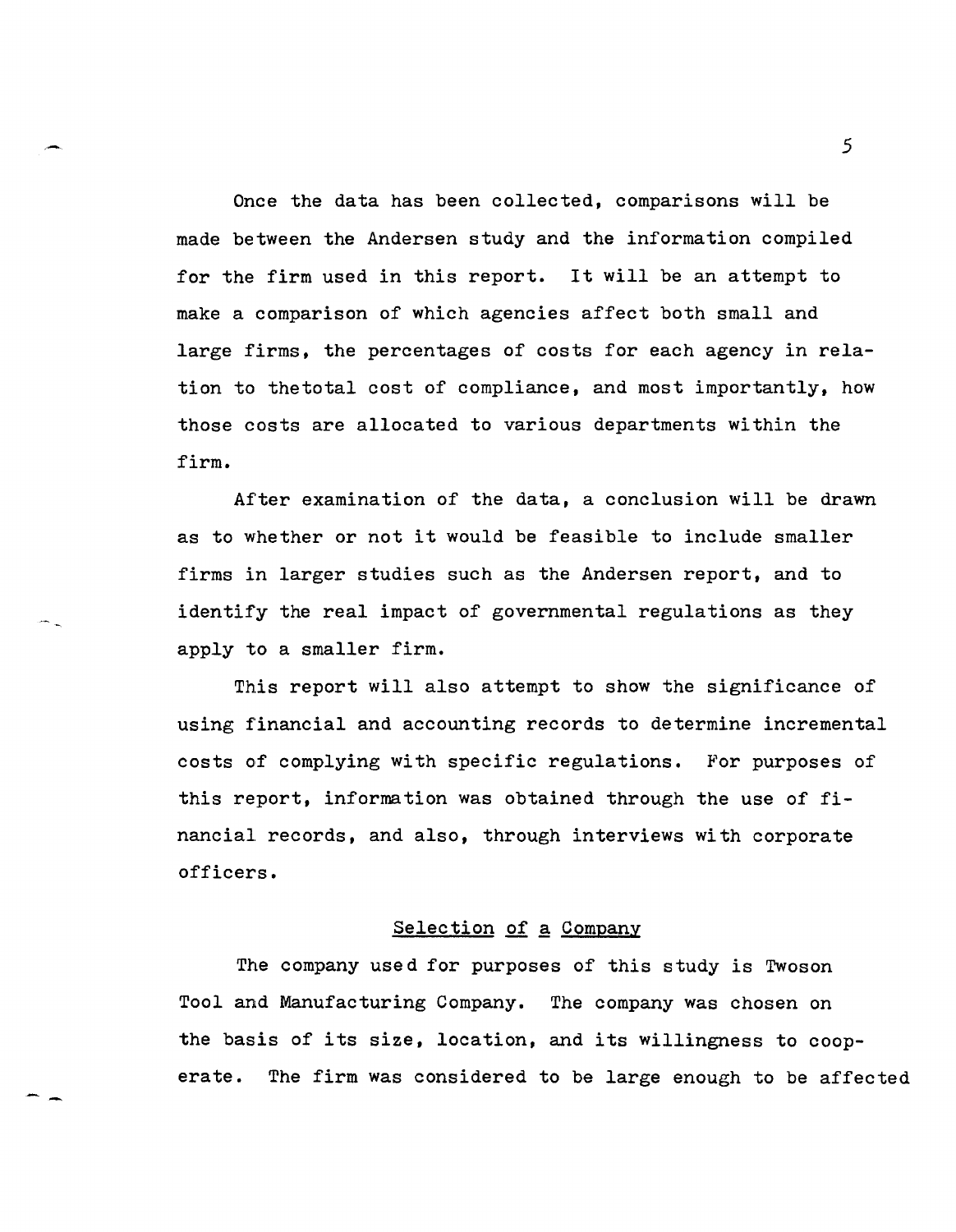by a substantial amount of regulation, yet was deemed small enough that the monetary amounts involved would pose no problem in relation to the amount of time allowable to obtain the information from the firm. The location was also considered as a factor in terms of convenience and ease of access in relation to the field work involved for purposes of this study.

rfwos on Tool Company is now in its 34th year as a family operated business. The company was originated as a wire products manufacturing company, and progressed to a manufacturer of jigs and fixtures, and special machinery up until the late 1950's. During the early 1960's, the company also included a number of special stamping dies to its processes, and with the start of the mid 1960's, Twoson Tool began manufacturing small precision components for electro-mechanical devices. These included switch components for auto manufacturers such as General Motors, and components for home appliances. The auto and appliance industries still make up the largest portion of Twoson Tool's product purchasers, as it acts as a direct supplier to these industries. In the formation of some of these electro-mechanical devices, Twoson Tool makes purchases from outside suppliers. These purchases are used to construct a total switch or device, and these in turn are supplied directly to the industry for which the device is being made. Today, Twoson Tool has also advanced to the point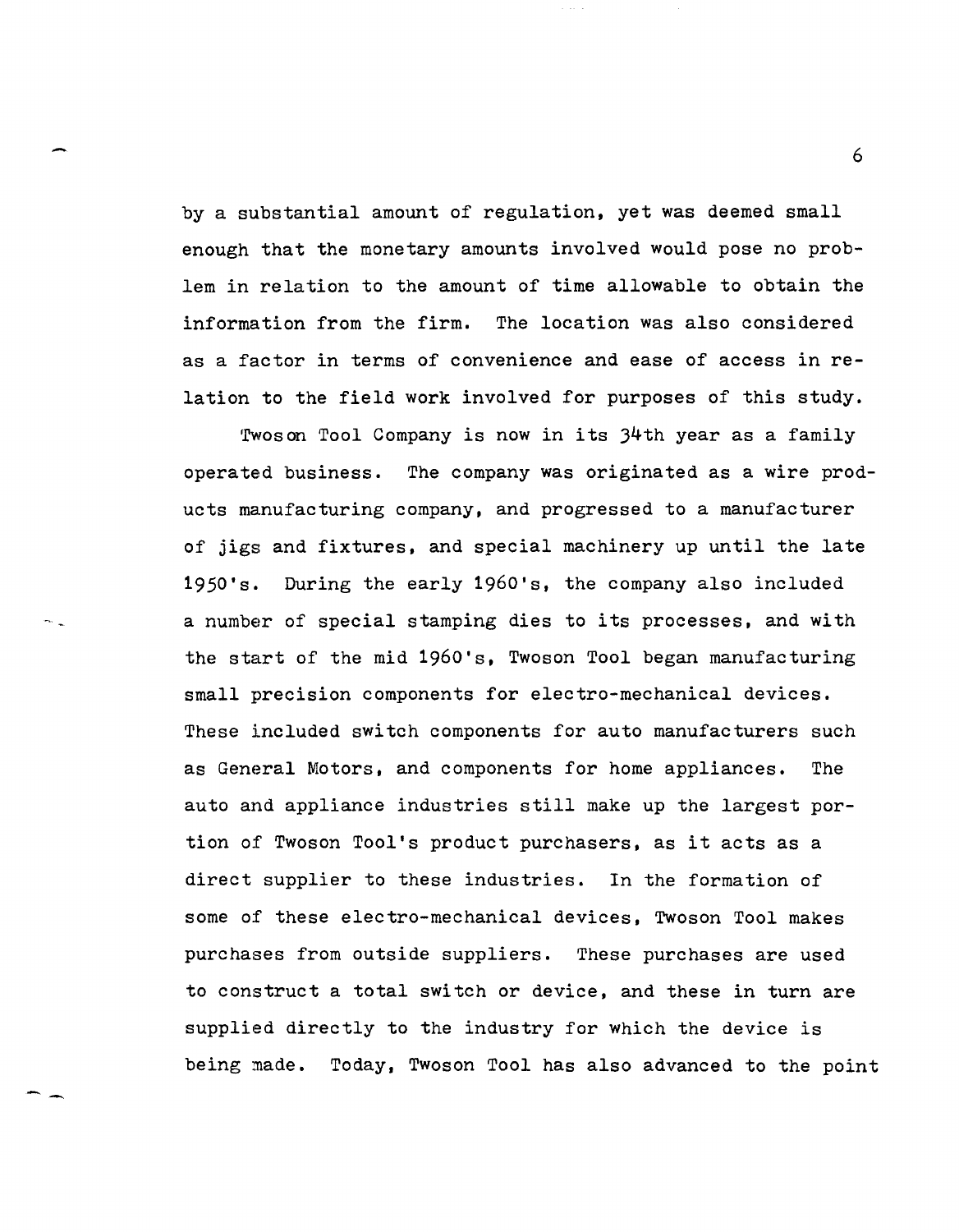of producing solid state circuitry.<sup>6</sup>

The process of manufacturing the final product is utilized by three basic departments; the engineering department, the tooling department, and finally, the switch production department. The company currently employs 65 people and operates as a non-union shop.<sup>7</sup>

## Identification of the Agencies

In obtaining the data for Twoson Tool Company, it was evidenced that few similarities exist between recognition of the agencies which have an effect on the large companies of the Andersen report, and the smaller firm. Of the six agencies which are included in the original study, only one truly makes its presence known inregard to regulation of Twoson Tool.

An identification of exactly what each agency entails and how it is involved in the Twoson Tool study will be made at this point. The Environmental Protection Agency, an agency which imposes a heavy burden on the larger companies, controls and sets standards on water and air emissions, controls use of toxic substances, sets ozone regulations, and controls development of natural resources.

Because Twoson Tool has no emissions as such, they are only involved in collecting data which reports the extent of their operations to the agency. Therefore, no large monetary costs are involved in the compliance of regulations with the agency.<sup>8</sup>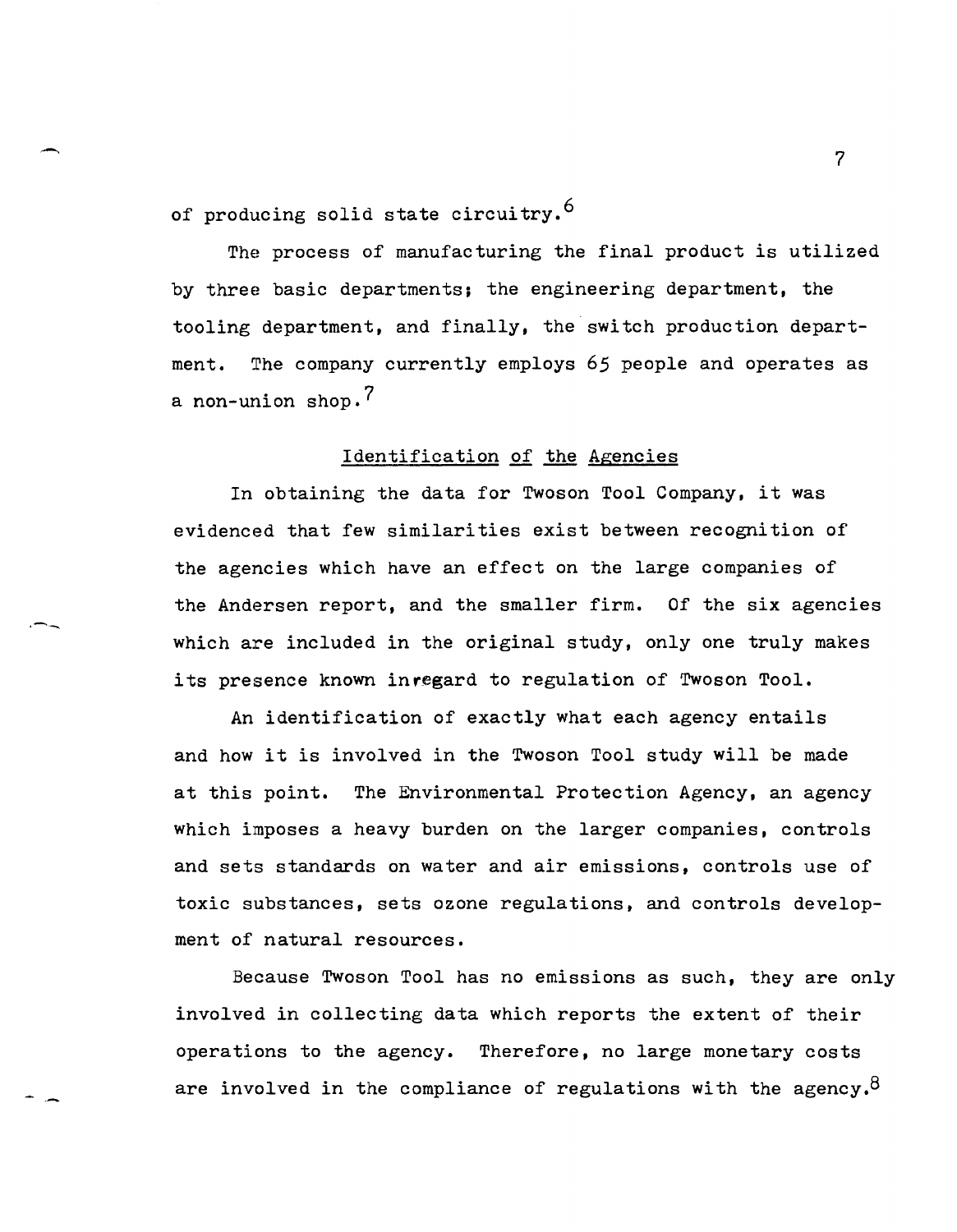The Equal Employment Opportunity Commission focuses its attention on programs which are designed to require firms to hire minorities. women and handicapped persons.

In the case of the EEO, it too has no real bearing on Twoson Tool. In this particular case, however, the reasoning is focused more on the company size, rather than the nature of its operations. During the time in which data was being collected for Twoson Tool. the company had 65 workers employed for its operations. Because the number of workers utilized is under 100, the EEO does not impose specific regulations on the company. A second determining factor is that most of Twoson Tool's contracts are for amounts under \$50,000.<sup>9</sup>

The Occupational Safety and Health Administration is an agency which focuses attention on the hazards of working for a particular firm. It controls the use of toxic substances, controls noise and ventilation, checks machinery for its safety to workers, checks walking and working surfaces, and controls storage of materials.

OSHA is the one agency which effects Twoson Tool Company most heavily. At the present time, most of the company's costs involved with OSHA are replacement costs.<sup>10</sup> This is true of the larger firms also. Most of the heavy expenditures were made during the early 1970's, while today, expenses incurred for compliance with OSHA are merely expenses to main-

 $\sim$  8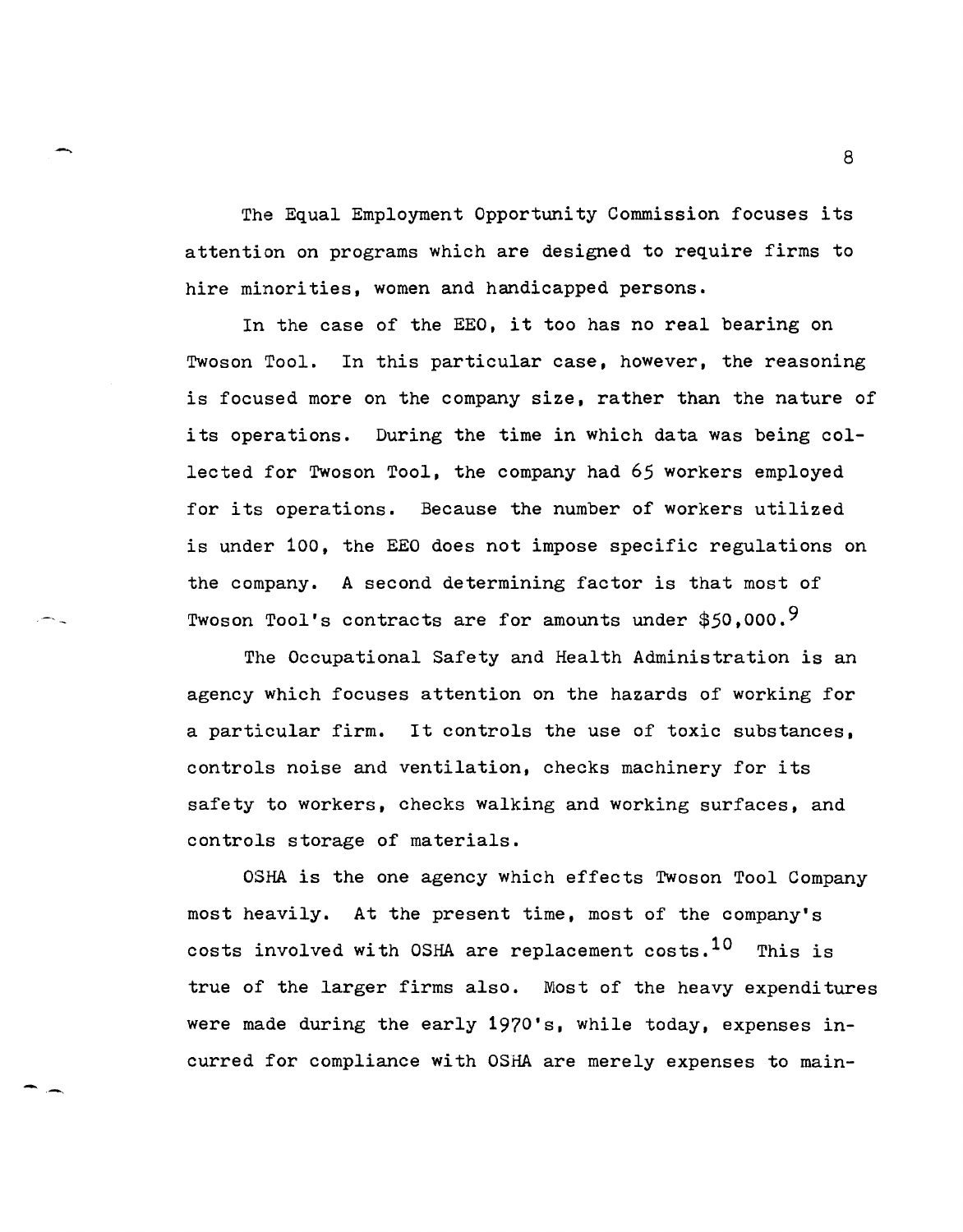tain the status quo.<sup>11</sup>

The administration makes approximately two visits per year to the tool company. This agency not only has the largest cost impact, but it also has the largest psychological impact in terms of the attitudes of the workers. This might include positive effects in terms of safety, but also negative effects in terms of delays.<sup>12</sup>

The Department of Energy is an agency which deals mainly with energy conservation for usage of both petroleum and natural gas. Most of the larger industries consider these costs to be relatively small in relation to the impact which they have in a secondary nature.<sup>13</sup>

For purposes of this study, theDepartment of Energy can be ignored because it has a minor impact on Twoson Tool Company.<sup>14</sup>

The Employment Retirement Income Security Act sets standards for companies to follow in regard to pension plans and retirement benefits, but does not require employers to act within these guidelines. Twoson Tool is one of these companies which does not implement a plan under the regulations of ERISA, but instead, has set its own standards. The only costs involved with relation to security acts are economic costs created by hiring professionals.<sup>15</sup>

The Federal Trade Commission is an agency which deals in consumer protection and truth in lending acts. The Andersen

 $\sim$  9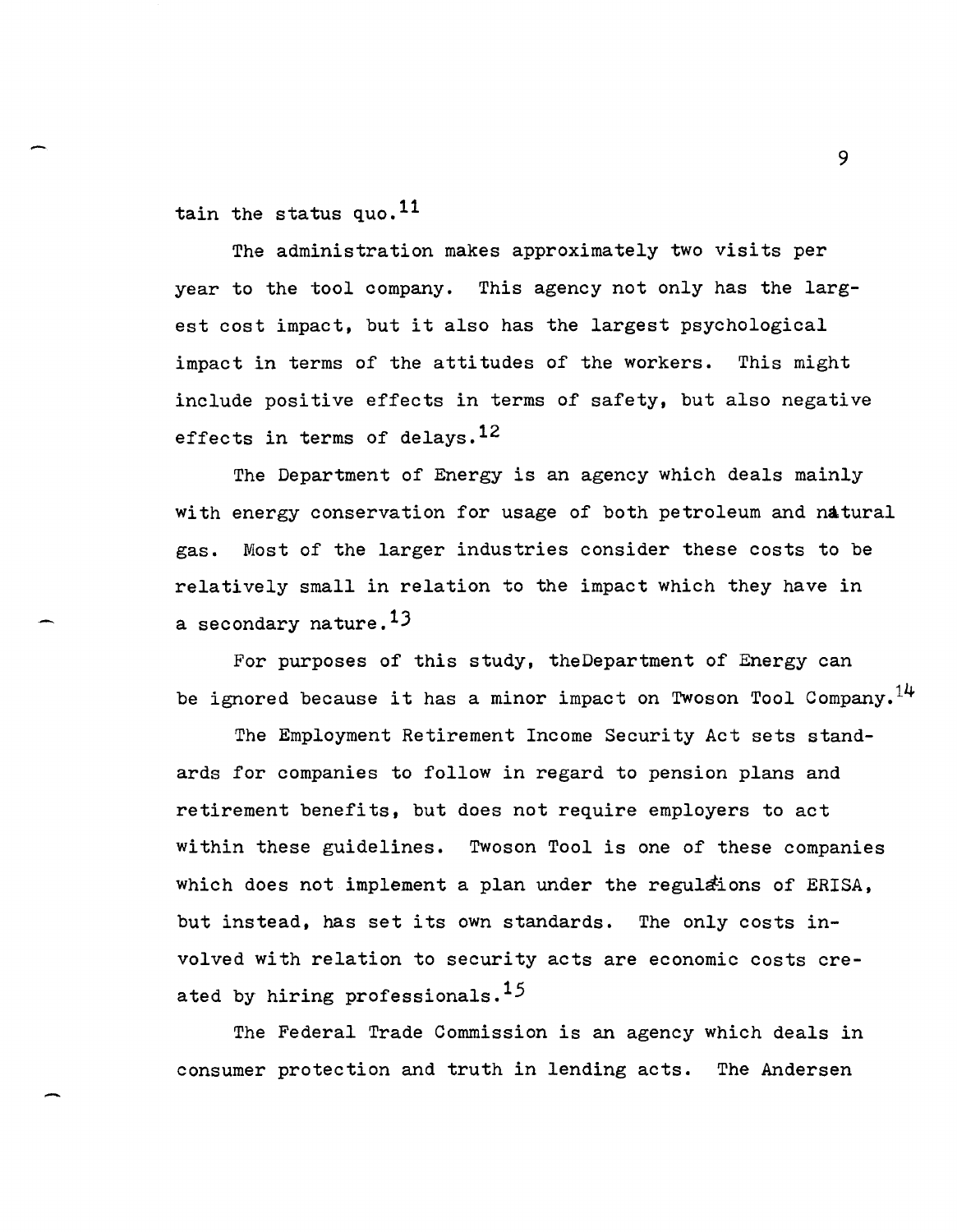study deals with the FTC only in terms of its Bureau of Consumer Protection.

The FTC is another agency with which Twoson Tool does not deal with directly. This is because the company is a middleman and does not normally have to deal with the consequences of the final product.<sup>16</sup> As an example, General Motors would be more likely to be subject to federal regulations for consumer protection because they are the final producers in which the middleman's devices are used, whereas our illustrative firm is a supplier,

#### The Methodology

In 1977, the public accounting firm of Arthur Andersen and Company was called upon to develop a complete methodology which would effectively measure the costs of government regulations on business. The methodology was then used by the Business Roundtable to collect the appropriate data associated with determining the costs of those regulations.

The study was developed with several objectives in mind, with most of the information being supplied by the methodology. What makes this particular study so significant is that it is the first time that so many of the nation's largest industries have used one single methodology in determining their regulatory costs.<sup>17</sup>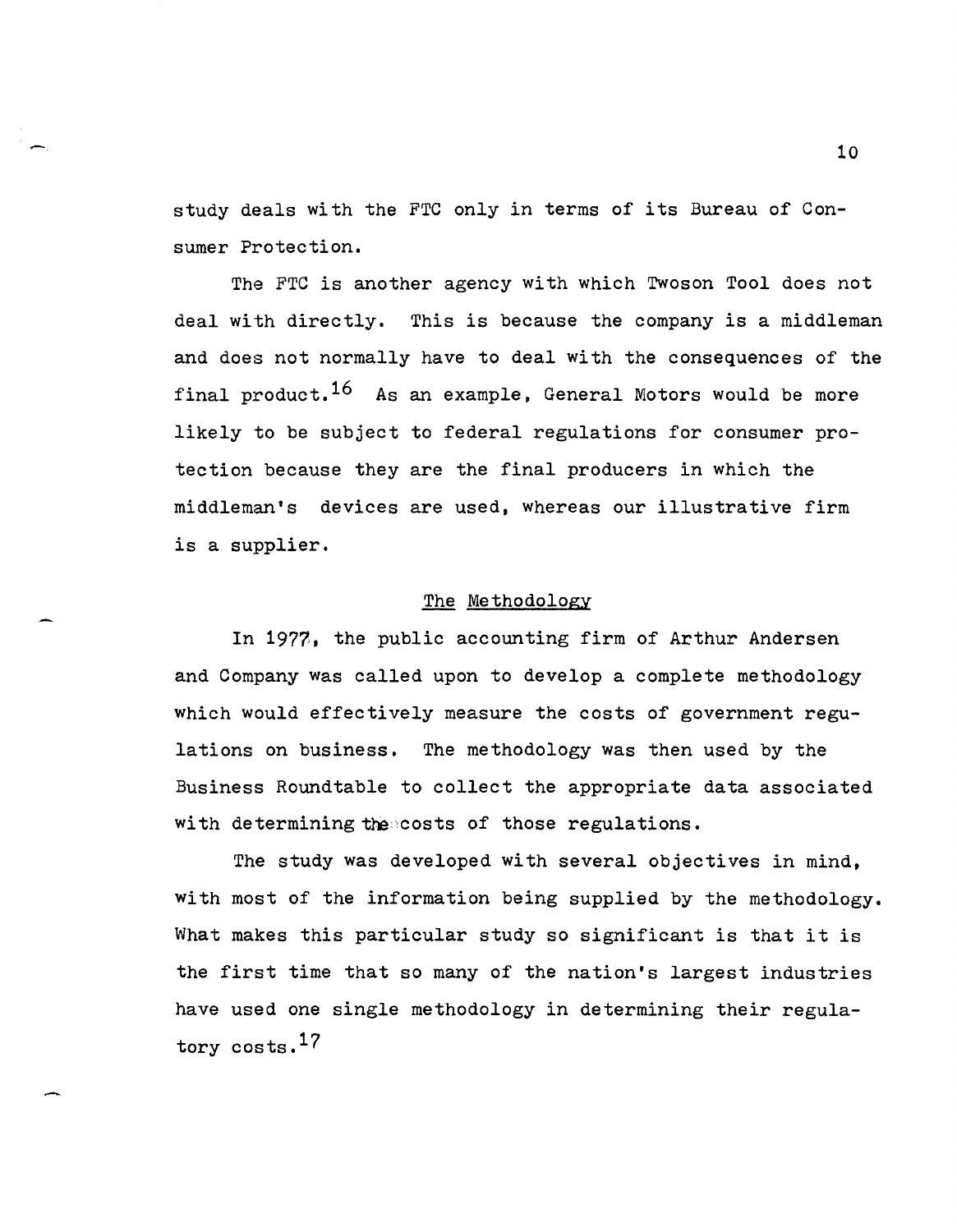The methodology also measures incremental costs, which are the cost differences between complying with a particular regulation, and the cost that would have been incurred had the company taken actions on a matter in absence of the regulation. The methodology is what makes this particular study unique in the two ways mentioned above. Never before has such information been available to top levels of corporate management, and to political leaders.

The original study was developed in two basic phases, with formulation of the methodology involved in the first phase. The second phase of the project used the methodology in the specific collection of the cost data.  $18$ 

The collection effort had to be well organized, with certain guidelines established as far as the amount of time that companies would be under review was concerned, and the proper training of personnel to carry out the collection process.

The methodology itself involved six basic steps which would be applied to the six regulatory agencies which were identified in the first phase of the project. The first step was to identify the particular action which was taken by a company to comply with a specific regulation. This involved identifying the agencies that had a particular impact on the company over a certain period of time, and then identifying the specific action. An example of this would be a company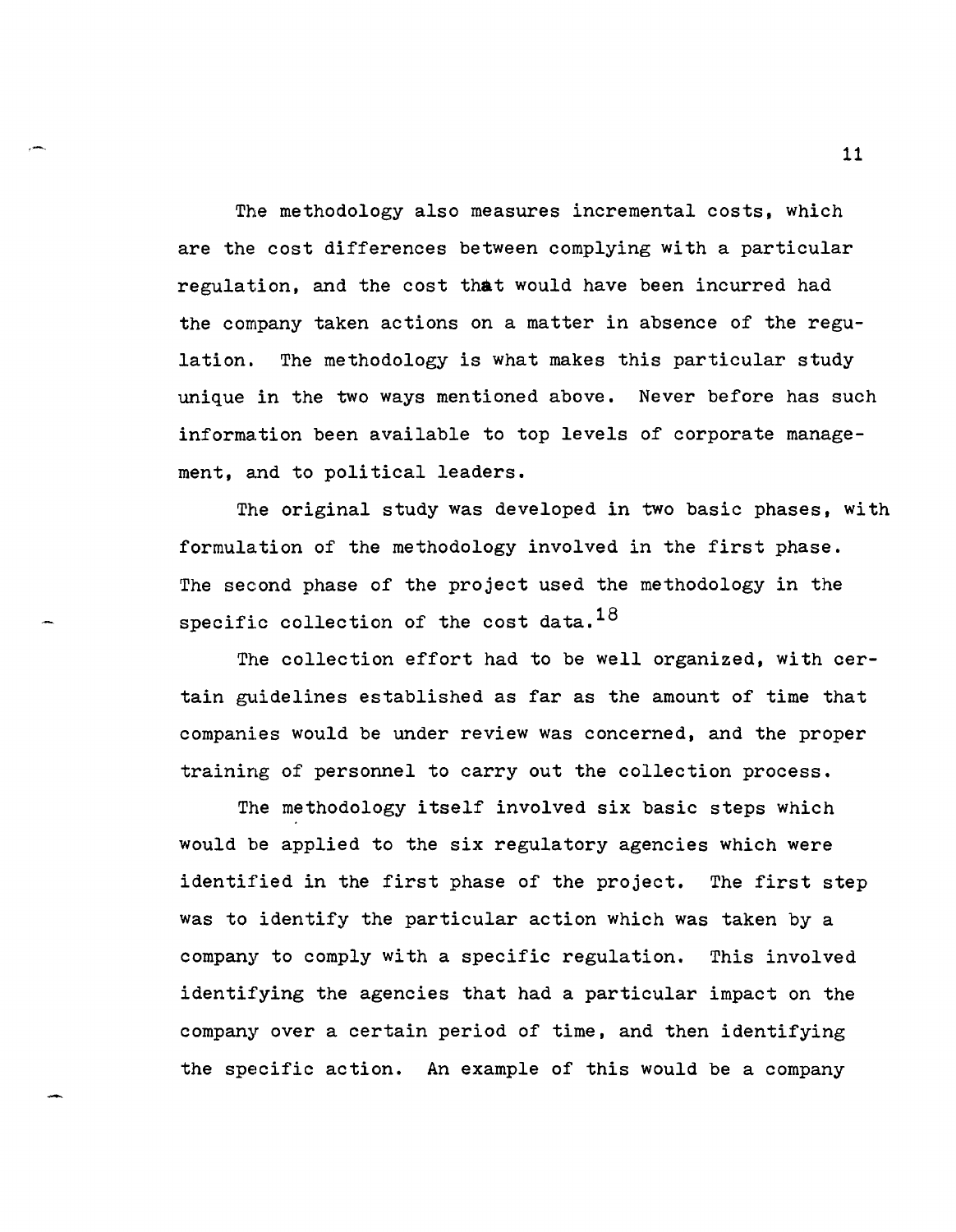which had to install a water pretreatment system to treat waste water before discharging it into the sewer systems to comply with a specific rule set forth by the  $EPA.$ <sup>19</sup>

The next step of the methodology involved determining whether or not the company would have taken action in the absence of that particular regulation. Using the illustration above, the company might have determined that it would have installed a water treatment system that removed 95% of the pollutants from the water, rather than the 99% requirement set forth by the EPA's regulation.<sup>20</sup>

The third step of the methodology involves the determination of the costs invoved in complying with the regulation. This particular step is important in that it makes use of the financial or accounting records of the company, and any other useful records which might apply in determination of the specific costs. Once again, using the previously mentioned illustrative company, it might have been determined that the cost of installing the aforementioned pretreatment system to be \$1,200,000 with reference being made to the fixed asset ledger. $^{21}$ 

Next, the company determines the costs which would have been incurred had the company not been required to comply with a specific regulation. This would also involve determining whether or not the company would have taken any actions on a particular matter had it not been for a specific regula-

-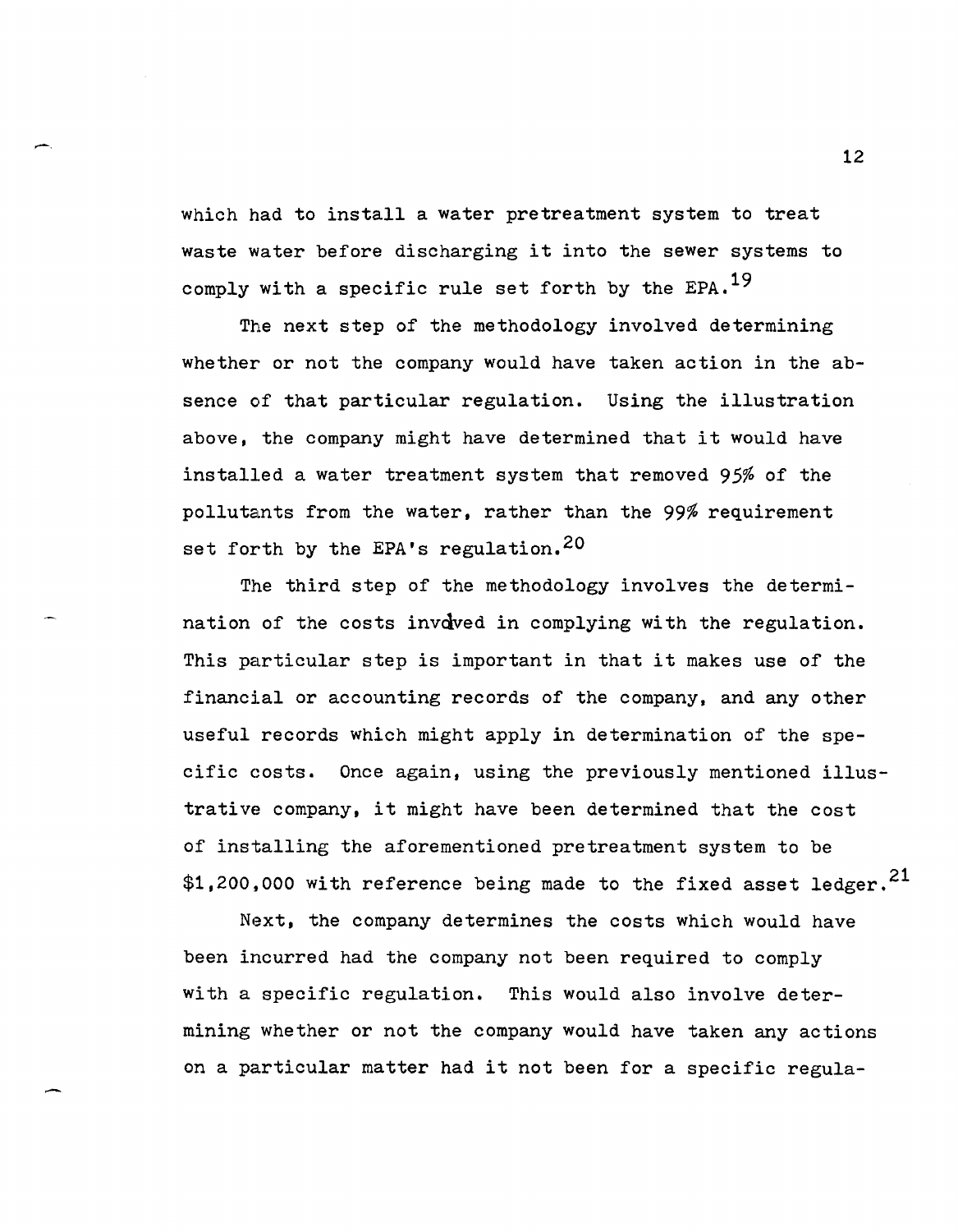tion. An instance where a company acts in absence of a regulation might be a case where pressure is exherted on the company by certain interest groups. These instances are merely judgments by the company's cost project team leader. Referring to our example, the company in question might have determined that the estimated cost of installing a water pretreatment system which removes only 95% of all pollutants, as determined earlier, would be only \$800,000. This could possibly be based on the costs involved in installing such a similar system at other plants which the company owns.  $22$ 

The fifth step of the methodology involves determining the incremental costs of complying with the particular regulation involved. Once again, an incremental cost is the difference between the cost involved with compliance, and the cost involved had the company not been required to comply.<sup>23</sup> Referring to our example again, the company would have made a simple subtraction of the \$800,000 cost involved without the regulation, from the \$1,200,000 cost of compliance. In this instance, the incremental cost is determined to be \$400,000.

The final step of the methodology is to review, verify, and submit the previously collected data. This final step is also important in that those collecting the data must be sure that proper controls have been applied in the collection process, so that the information will be understandable and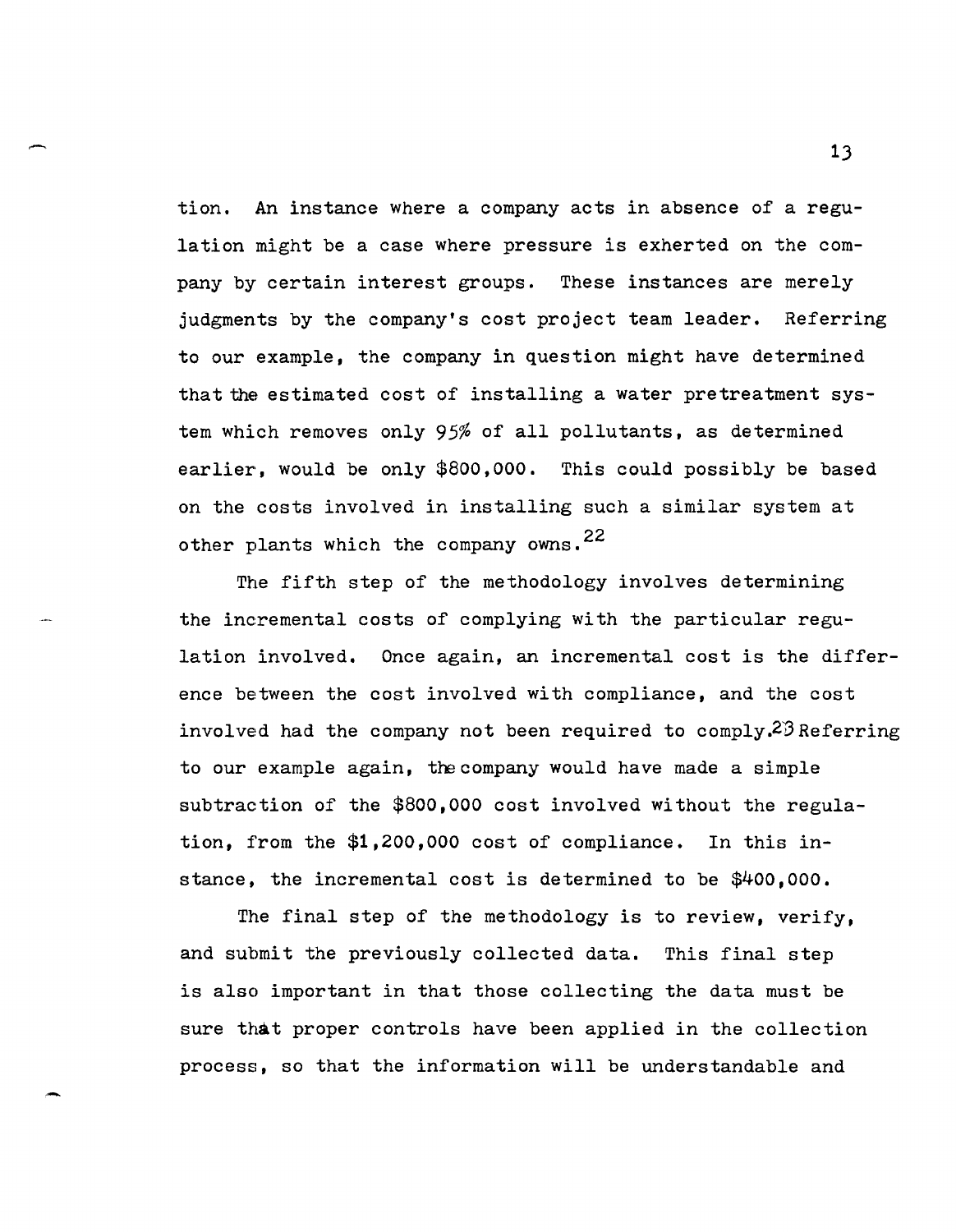authentic to members of the puble.  $24$ 

#### Illustration of the Methodology

To further illustrate the use of the methodology and how it works, an attempt will be made to show the costs involved as they apply to a local Muncie firm. As previously mentioned, the company under review is the Twoson Tool and Manufacturing Company.

First of all, it should be noted that the amounts of money involved will undoubtedly be small because government regulation is very limited as it applies to this company. As was mentioned earlier, only one of the six agencies involved in the Andersen study would probably be extensive enough to supply cost data information for purposes of this study.

Upon review of the information supplied by Twoson Tool Company, in light of the procedures outlined by the methodolgy, only three of the agencies were found to be applicable to the company in one way or another. The EPA, ERISA, and FTC did not apply to the company at all. The EEO, DOE, and OSHA were the three agencies which did apply, however, only the Occupational Safety and Health Administration involved any costs during the period under review, which was 1978.

First of all, the OSHA inspector makes at least an annual visit to the company, and sometimes two. He writes a citation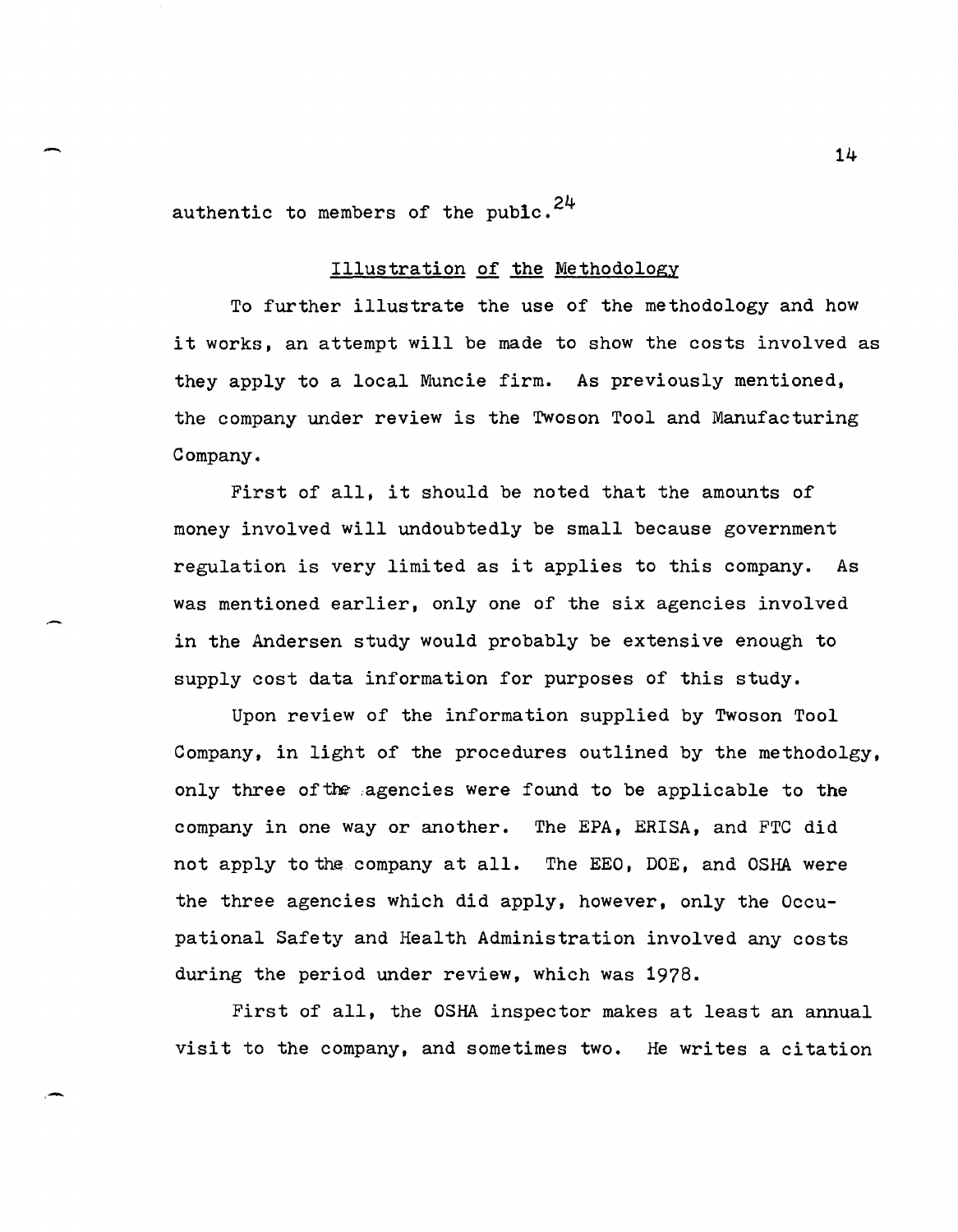for any infractions, and estimates are taken for corrective action. In dealing with OSHA, the company does not comply to one specific rule, as much as general compliance with Occupational Health and Safety for all areas of the plant.

For 1978, Twoson Tool took specific actions for guarding machinery, safety glasses, ear protection, floor markings, and exit sign maintenance. The actions were taken in regard to violations of safety laws brought forth by OSHA, and general upkeep of the status quo. This is where company records become useful in determining which information is necessary for the methodology. Not only do accounting records show financial aspects of the cost collection, but records of safety information show the specific violations involved, and any penalties imposed for those violations.

For example, on August 28 of 1978, a safety inspection of Twoson Tool was carried out. On September **11,** information regarding the violations and the subsequent issuance of penalties was sent to the company by the Indiana Division of Labor.<sup>25</sup>

Notification of the penalties sent to the company are deemed to be the final order of the Board of Safety Review, and are not subject to review by any court unless a letter of contest is sent out within 15 days from the date of receipt of notification. If the contest is not filed within the 15 day limit, the penalty becomes immediately payable.<sup>26</sup>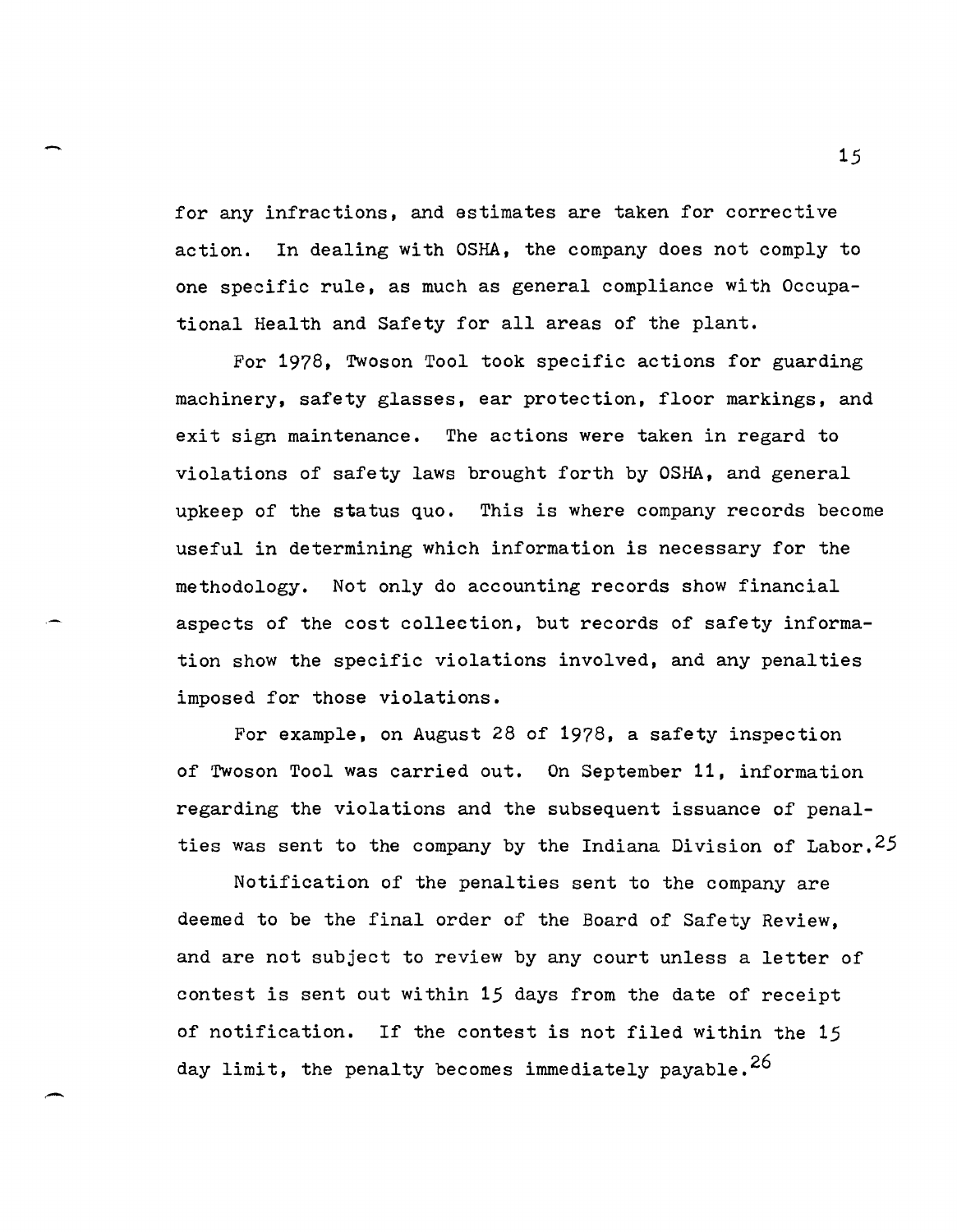In the case of Twoson Tool, a Safety Order was issued to the company notifying them that they were in violation of Public Law IC22-8-1.1. The law was violated in two respects. Section 29CFR1910.219 $(d)1$  stated the following:

-

,-

Failure to guard pulleys, any parts of which are 7' or less from the floor or work platform; in that the inside portions of 2 V-belt pulleys on the U. S. Baird Stamping Machine #JJ in the Multi-Slide Dept. are  $12\frac{1}{2}$ " and  $29\frac{1}{2}$ " to the center of the pulleys from the floor and are not guarded. $27$ 

Another section of the Public Law which was violated, Section  $29CFR1910.219(e)(3)(i)$ , regarded similar matters:

> Failure to enclose vertical and inclined belts with a guard: in that the  $4$  inclined '{-belts on the U. S. Baird stamping Machine #JJ in the Multi-Slide Dept. are  $8\frac{1}{2}$ " to  $41$ " above the floor and  $\arg_{\alpha}$ not completely enclosed with a guard.<sup>28</sup>

The above information is required to be posted for a period of J working days, or until the violation is corrected, whichever is shorter.<sup>29</sup>

Upon identification of the specific law being violated, and what actions must be taken, the company must determine the cost of the actions taken to correct the matter. In this particular case, the action taken was to install the appropriate guards to protect workers involved with the aforementioned machine.

Determining the cost of installing the proper guards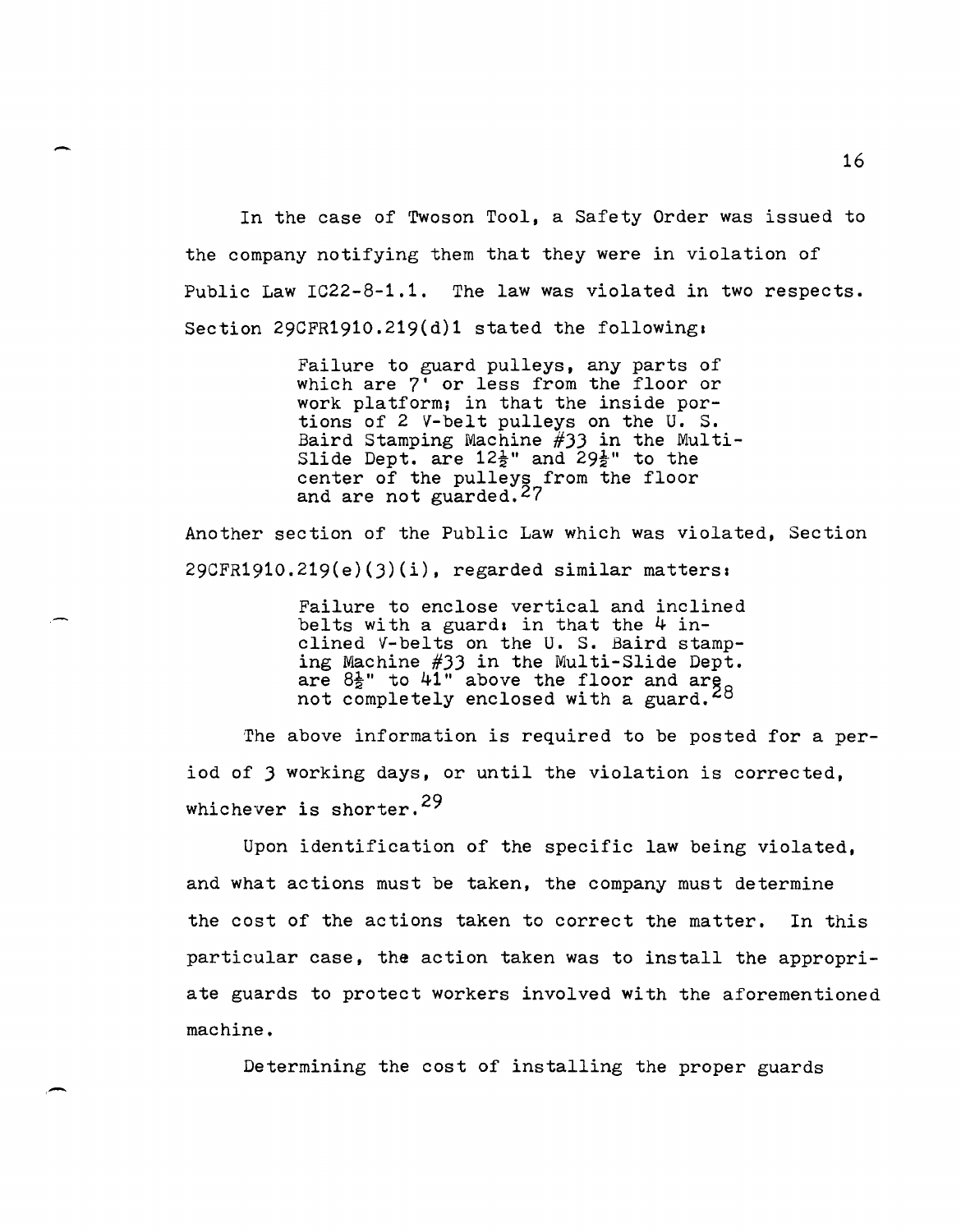not only would involve the cost of labor and parts, but would also include the cost of any penalties imposed for the infraction.

In this particular case, there was no penalty involved for the violation, but for illustrative purposes, an attempt will be made to show how safety records, rather than just accounting records, can also be used to determine compliance costs.

When notification of the violations by Twoson Tool were made through use of a Safety Order, another form, indicating the amount or absence of the penalty was also enclosed. The form includes two sections which list all of the violations considered to be serious or nonserious in nature. A serious violation is one which exists in a place of employment where there is "substantial probability that death or serious physical harm could result because of a certain condition." $30$  A nonserious violation is not considered to be "serious within the meaning of the Law, but has a direct relationship to occupational safety and health."<sup>31</sup>

An illustration of how companies are notified of penalties as taken from the records of Twoson Tool Company is shown as follows:

6A.<br>Safety Order No. 6. NONSERIOUS Violations 6B.<br>Item No. Proposed Penalty 1 NO PENALTY (continued on following page)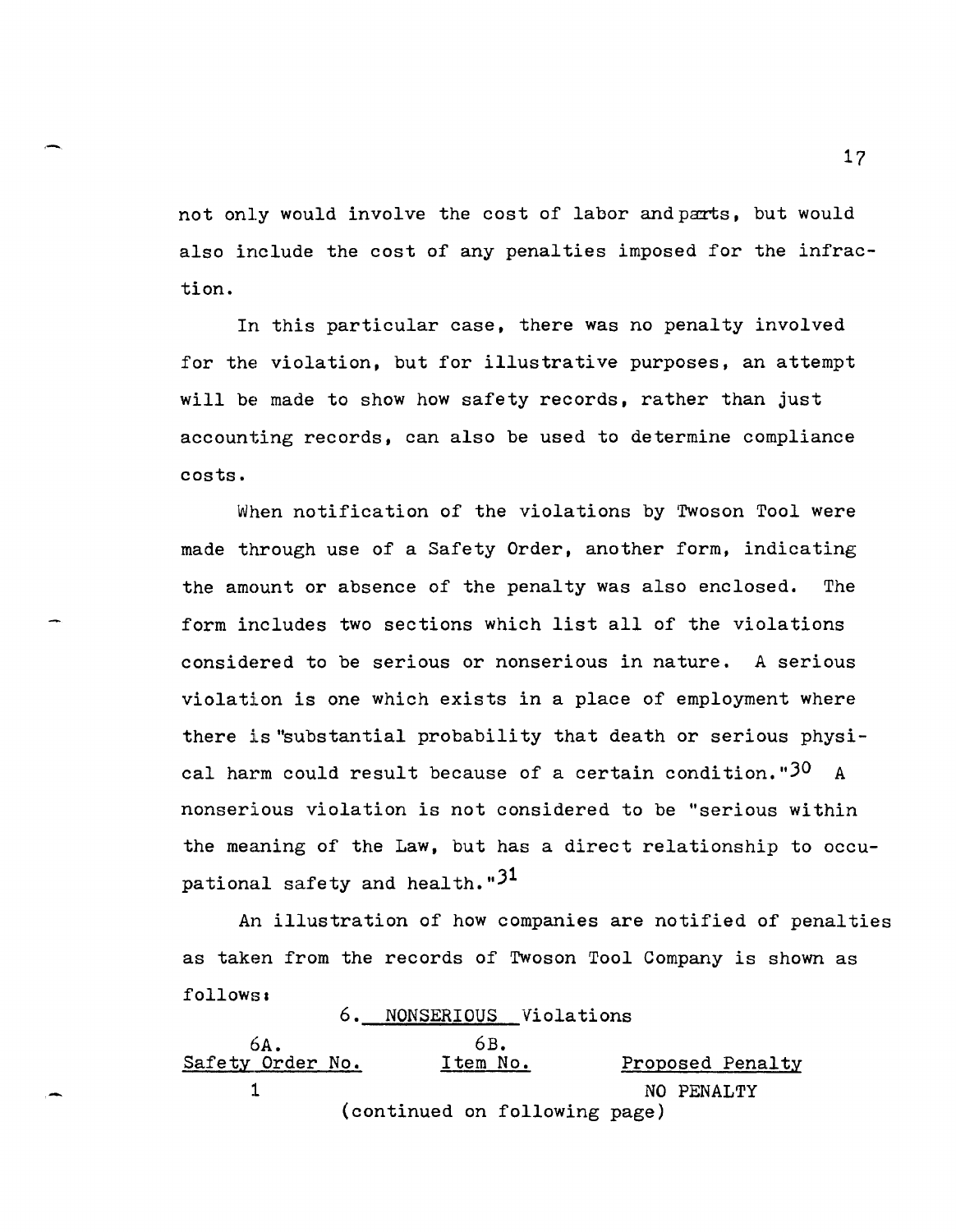7.) Total proposed penalty for all alleged violations.  $\frac{1}{2}$  NONE

-

-

(Figure 1 - Notification of Penalties) $3^2$ 

In the case of Twoson Tool Company, the violations of Public Law IC22-8-1.1 were considered as nonserious. Reference is made to the number of the Safety Order which was also issued to the company, and in the final column, the dollar amount or the fact that there is no penalty is also shown. Space is provided for each violation and amount, and the total dollar amount is shown at the bottom of the section. In this case, only one violation was cited, and no dollar amounts were incurred. Had the violations been willful or repeated, there is a strong likelihood that a penalty would have been involved.  $33$  In the case where a penalty is being contested, there is also the consideration of additional court costs.

If there is a monetary penalty involved, Public Law IC22-8-1.1 states,

> Civil penalties owed under this law shall be paid into the Treasury of the State of Indiana and shall accrue to the State of Indiana and may be recovered in a civil action in the name of the State of Indiana in the Circuit Court where the violation is alleged to have occurred or where the employer has its principal office.<sup>35</sup>

The next step in determining the cost of complying with a particular regulation would be to check the accounting records for the amounts involved in replacing the neces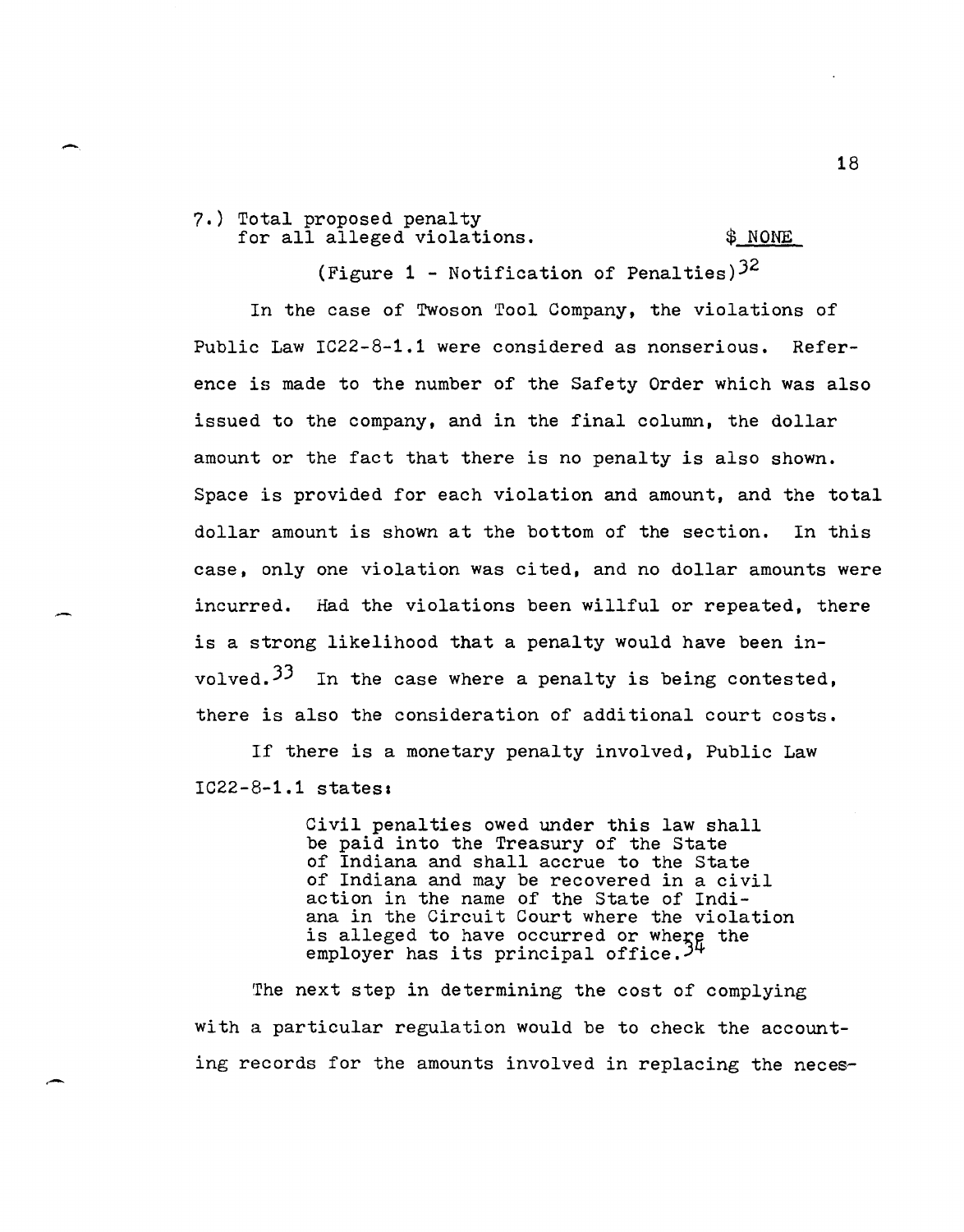sary guards, and to comply with the other areas of OSHA regulations.

In 1978, it was found that the cost involved in complying with all government regulations was a mere \$500. All of the \$500 were applicable to OSHA regulations, while there were no expenses incurred for the year to comply with the other two agencies applicable to the firm. In addition to the installation of pulley guards, the remainder of the \$500 expensed in 1978 were replacement costs for the upkeep of previous measures imposed by OSHA. As was mentioned earlier, most of the costs involved with OSHA for firms in the Andersen study were found to be replacement costs. The largest costs were incurred during the 1970's when OSHA fully initiated its programs. In Twoson Tool's first year of dealing with OSHA, accounting records showed that compliance costs were slightly in excess of \$5000. For purposes of this project, the \$500 will be considered to be the incremental costs involved, although there was no actual determination by management as to whether specific actions would have been taken in the absence of regulation.

#### Review of Both Studies

In reviewing the results of both the Andersen study, and the Twoson Tool project, it is difficult to draw specific linkages between the costs of complying with regulations for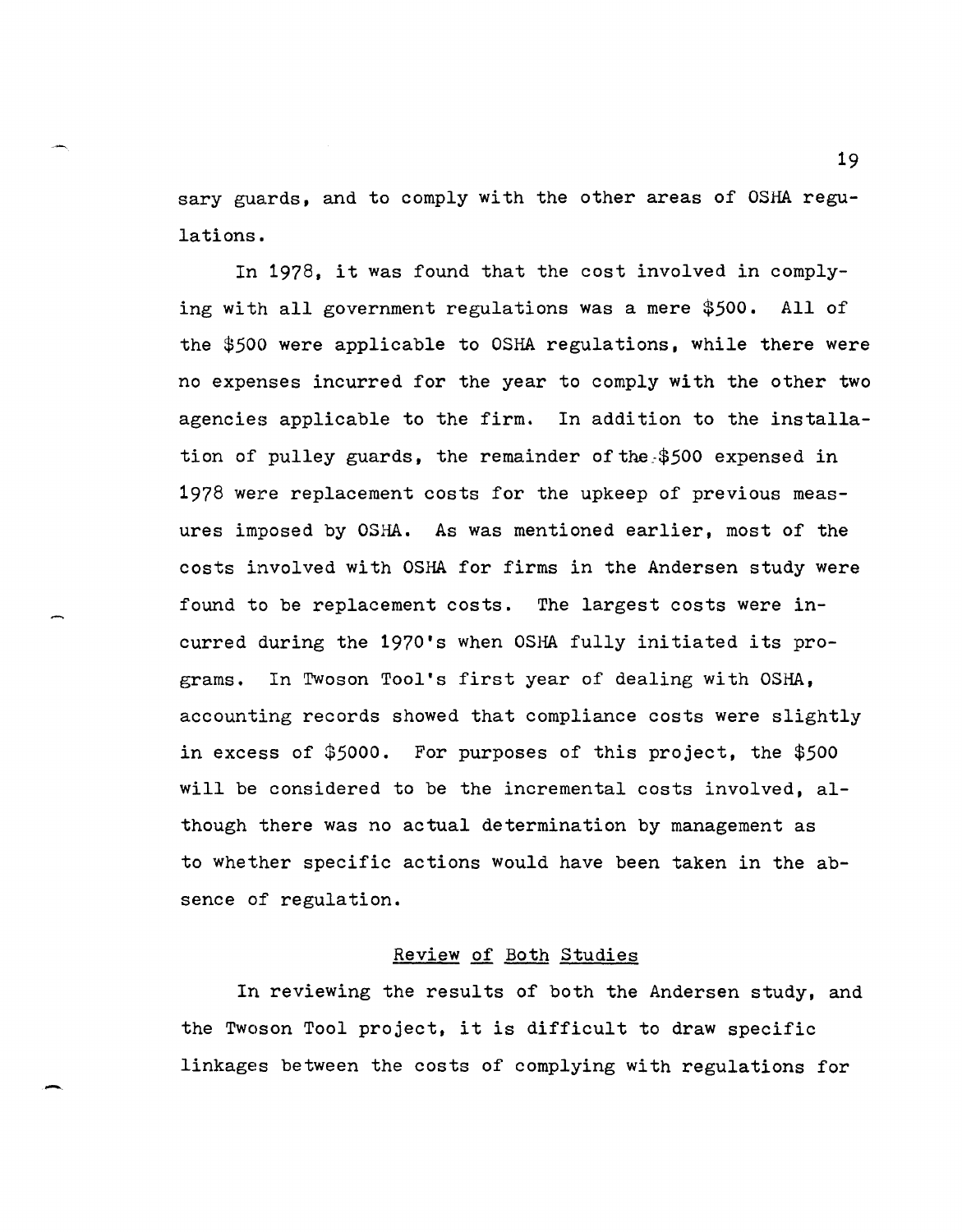small and large firms.

First of all, 100% of Twoson Tool's costs of compliance were involved with OSHA for the period under review. In comparing this fact to the Andersen study, there is no similarity at all between the great impact which OSHA has on the small firm in relation to the impact which OSHA has on large firms. The greatest impact in complying with regulations for the 48 large firms were for compliance with the EPA. Approximately 77% of the costs involved were for compliance with the EPA, whereas, only a mere  $7%$  were involved with OSHA $35$  The other total costs involved with the Andersen study were as follows:



(Figure 2 - Seperation of Costs by Agency)  $36$ The next problem involved with analyzing the data collected is to allocate the various costs as they apply to the different departments. In the case of Arthur Andersen's study, the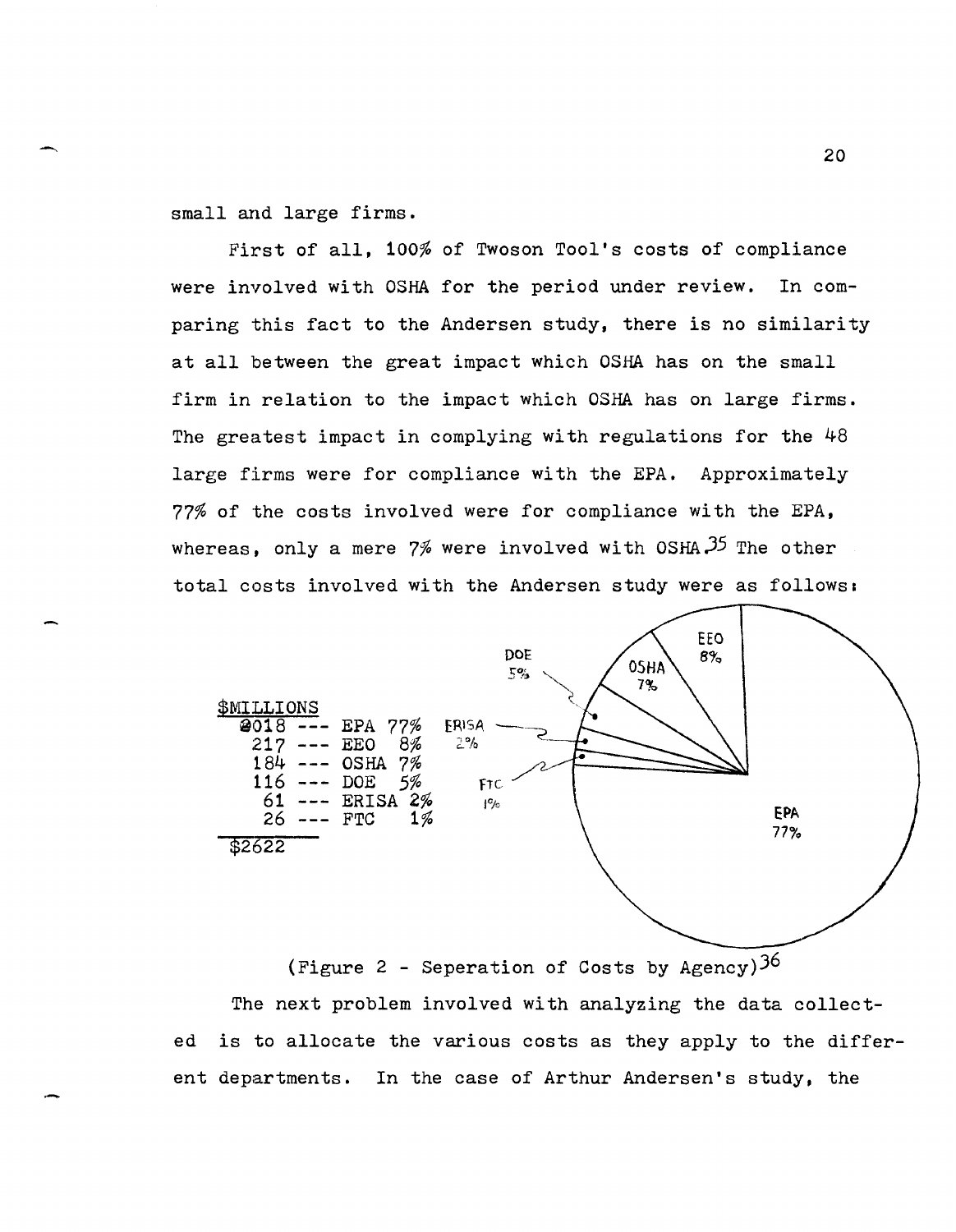total costs were classified in four major areas. Costs were applied to Research and Development. Product. Operating and Administrative Expenses, and Capital classifications. 37

The total costs allocated for the Business Roundtable firms were listed as follows:



(Figure 3 - Allocation of Costs for Each Agency)<sup>38</sup> This can be compared to the allocations of costs for OSHA in the same  $48$  companies. (See Figure  $4 -$  page 22) The difference is that in complying with OSHA, most of the costs involved were for Operating and Administrative Expenses.

This is where the only slight similarities between the Andersen study and the Twoson Tool project exist. Twoson Tool allocates all of its OSHA costs to Operating and Administrative Expenses. This in turn is ultimately reflected in its product pricing. The company does not find it advantageous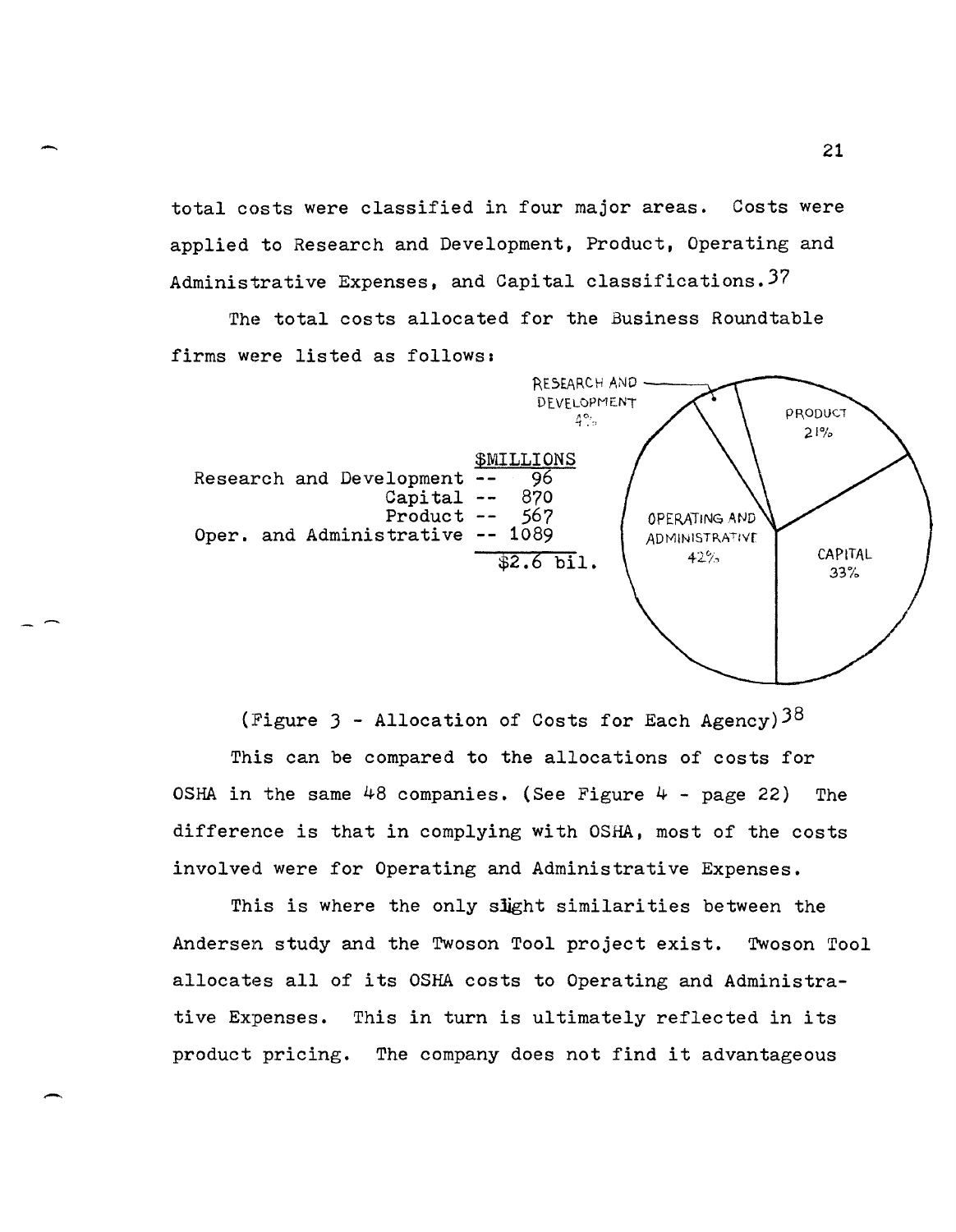to alloeate these costs by department or product because of their continued variance.39



(Figure  $4$  - Allocation of Costs for OSHA)<sup>40</sup>

As mentioned earlier, the other similarity involved is the fact that both the Roundtable firms and Twoson Tool have very low costs for compliance of OSHA regulations because most of the heaviest expenditures took place in the early 1970's.

As one can see, the differences in effects of governmental regulations between small and large firms is astounding. It almost seems as if government has no interest in regulating small business. This could perhaps be an incentive for growth with later and more substantial impositions of government regulations to be made when a company becomes more diverse and extends its operations to where more government agencies would be involved with the firm.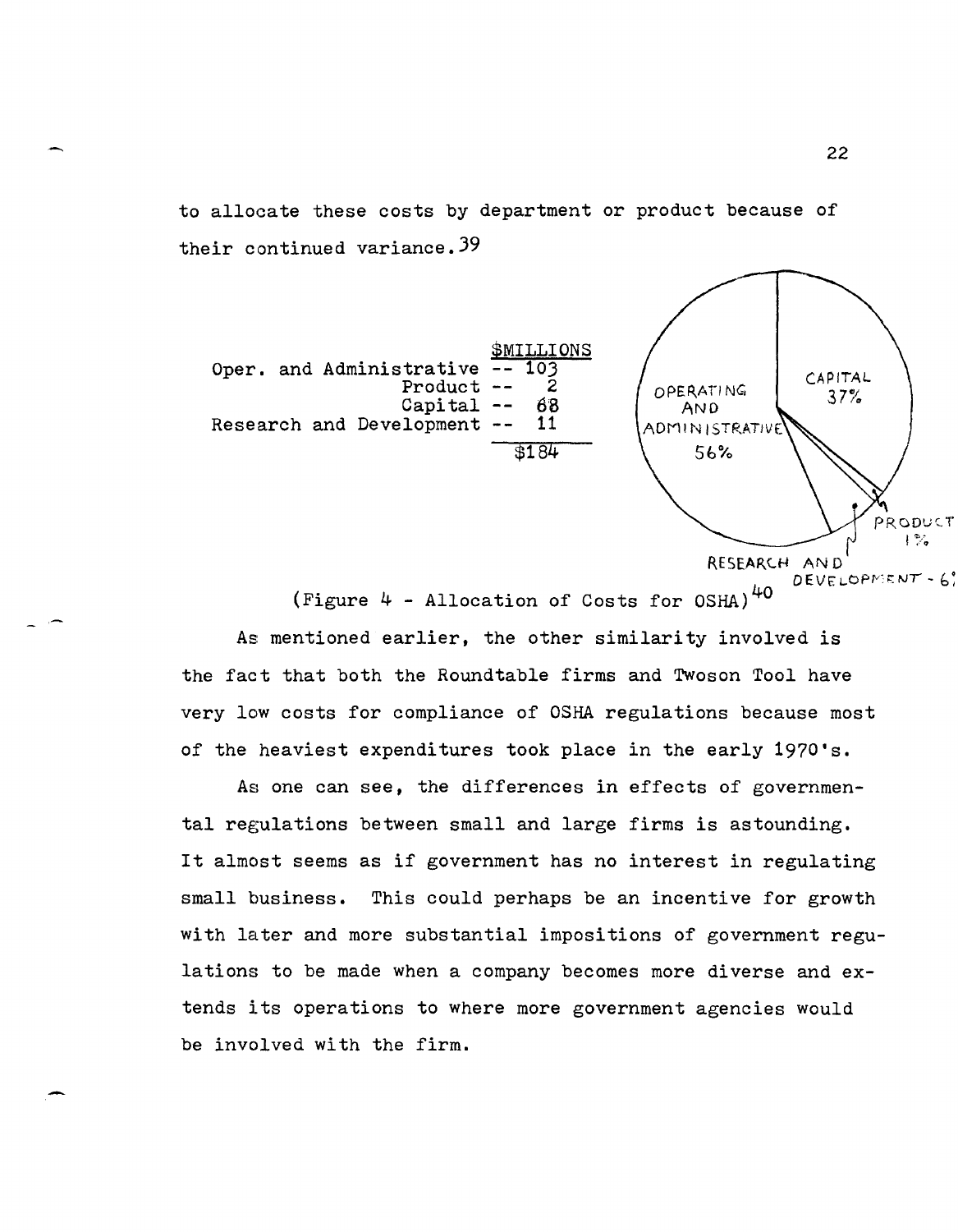On the other hand, it could also be said that government regulates large firms more extensively in an effort to act as a watchdog, and to allow smaller firms to grow toward achieving more pure competition in American business.

It would seem that small business has been more subject to be involved in costs which are opportunity costs, that is, costs which are really incurred only in an indirect manner. These might include delays caused by regulations such as inspections. For example, an OSHA inspection of a factory's overhead crane might cause a production delay for workers in another area of the plant who depend upon use of the crane.

Opportunity costs have been under much public scrutiny as they apply to small business, however, the disadvantages are difficult to measure. Some people feel that government regulation does more harm than good. According to Armand J. Thieblot, Jr., a Professor at the University of Maryland, businesses are becoming more and more resentful of governmental interference. The costs to small business involve more than just time and money, but also involve frustration, aggravation, and loss of independence.<sup>41</sup>

What Dr. Thieblot feels is one of the most depressing aspects of regulation of small business, is that most of it is unintended and unnecessary. "Many small firms are not convinced that the regulations are meaningful. Much of the trivia

 $-$  23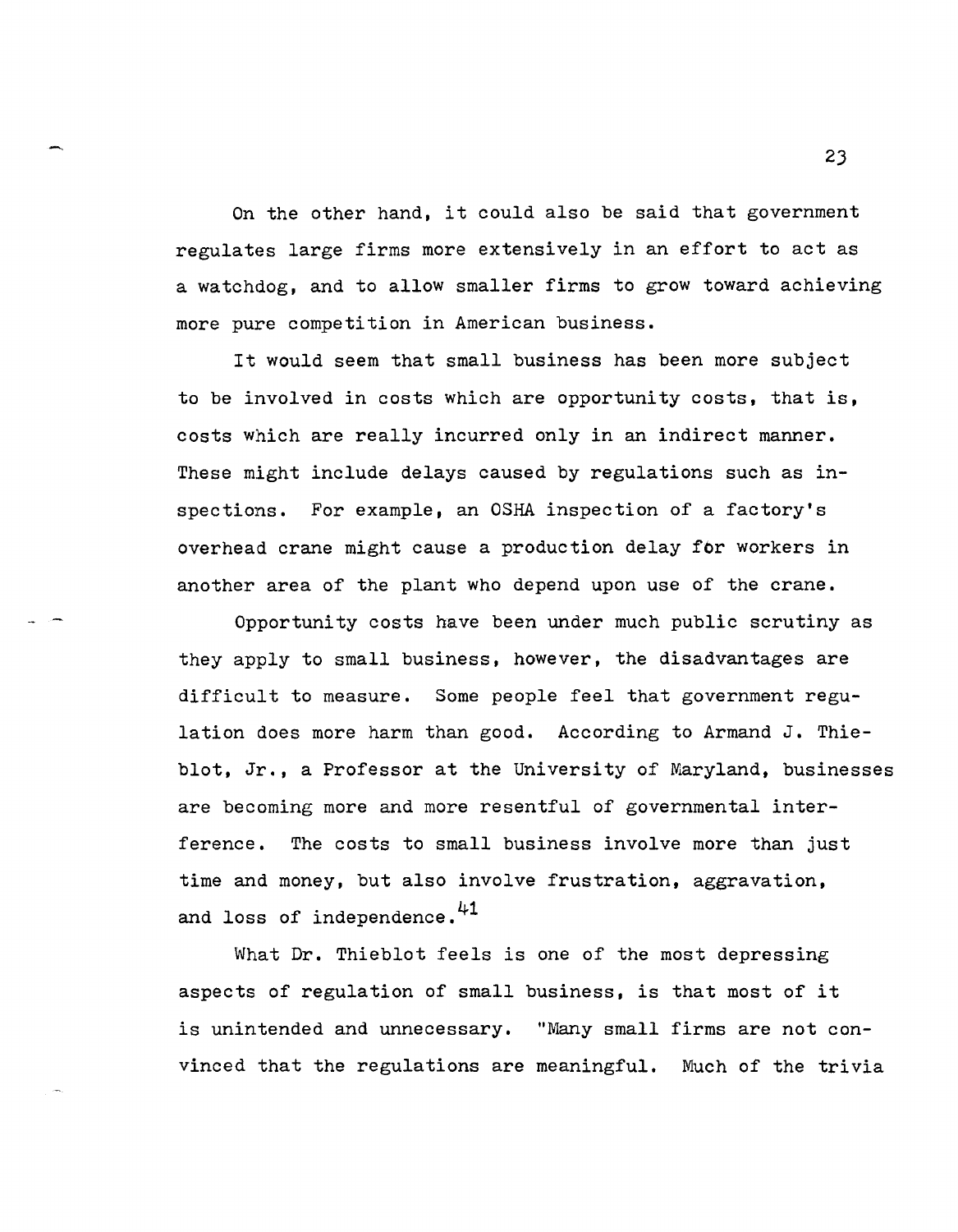associated with OSHA seems to have no noticeable relationship to safety."<sup>42</sup> This was also found to be the opinion of Michael J. Etchison, President of Twoson Tool Company.<sup>43</sup>

Compliance with petty regulations of OSHA are required by both small and large firms, however, the costs associated with the actions to correct safety deficiencies may be the difference between making and breaking a firm, especially if it is small. $44$ 

It should be noted that opportunity costs were ignored when determining costs in the Andersen study, as they were not considered in the Twoson Tool Company project. However, when speaking of small business and the concept of regulatory costs, the idea of opportunity costs as being the real cost factors is something to be considered.

Whatever the case, this paper has attempted to show how a standardized methodology can be used to determine costs of government regulations, whether the firm is large or small, and to show how the financial records of a company can be a great asset in attempting to draw conclusions about costs incurred. Hopefully, the studies of the future can be advanced for greater understanding and reform of the regulatory struture.

,-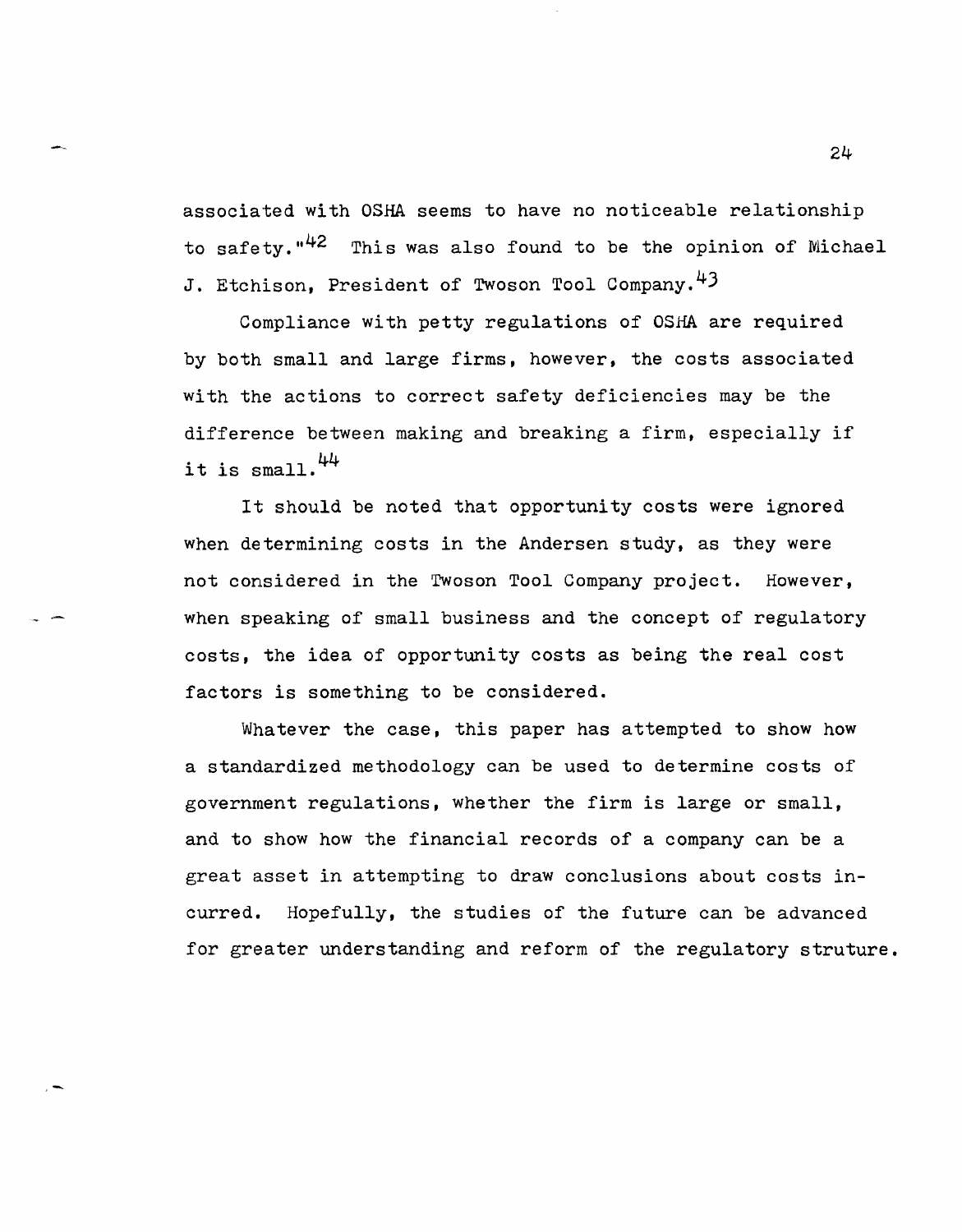#### ENDNOTES

1Arthur Andersen and Company, Cost of Government Regu- lation Study for The Business Roundtable, The Report, March 1979, p. 1.

2Andersen, p. 1.

3Andersen, p. 1.

<sup>4</sup>Leonard Lund, <u>Industry Expenditures for Industry</u> Abatement, 1969. p. 3.

5Lund, p. 4.

6Interview with Michael Etchison, President of Twoson Tool Company, muncie, Indiana, April 17, 1979.

7Etchison, April 17, 1979.

8Etchison, April 17, 1979.

9 Etchison, April 17, 1979.

10Etchison, April 17, 1979.

11Andersen, p. 31.

12Etchison, April 17, 1979.

1JAndersen, p. 36.

 $14$ Etchison, April 17, 1979.

15Etchison, April 17, 1979.

16Etchison, April 17, 1979.

17Andersen, p. 2-1.

 $18$ Andersen, p.2-4.

. -.

19Arthur Andersen and Company, Cost of Government Regu-<br>lation Study, Executive Summary, March 1979, p. 10.

20Andersen, Executive Summary, p. 10.

21<sub>Andersen, Executive Summary, p. 10.</sub>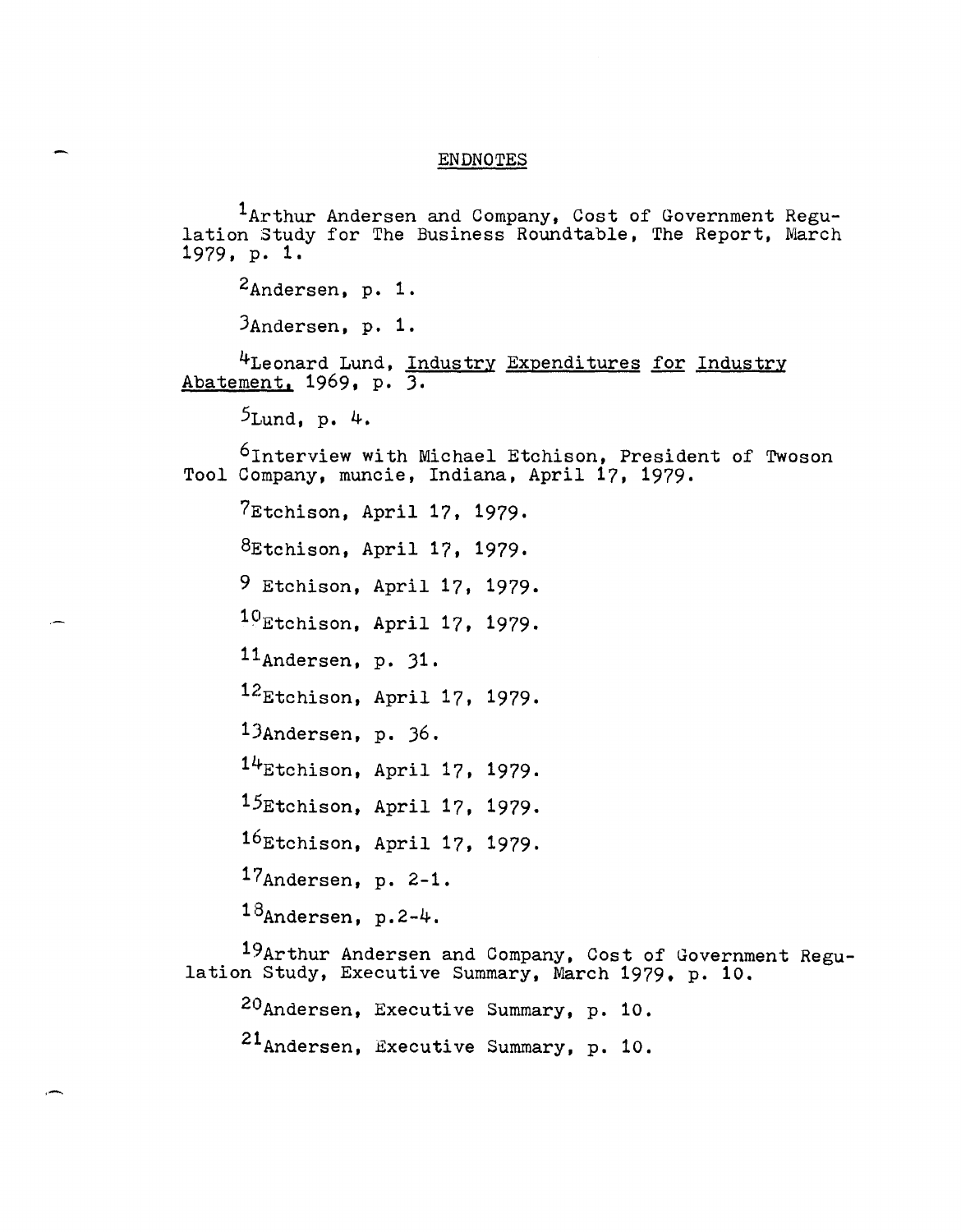## ENDNOTES (continued)

22Andersen, Executive Summary, p. 10.

2JAndersen, Executive Summary, p. 10.

24Andersen, Report, p. J-l.

 $25$ Indiana Department of Labor, Department of IOSHA, Safety Order No.1, D.O.L. 2.

 $^{26}$ Indiana Department of Labor, Department of IOSHA, fication of Proposed Penalty, D.O.L. J. Noti-

27Indiana Department of Labor, D.O.L. 2.

28Indiana Department of Labor, D.O.L. 2.

29Indiana Department of Labor, D.O.L. J.

JOlndiana Department of Labor. D.O.L. 2.

J1Indiana Department of Labor, D.O.L. 2.

J2Indiana Department of Labor. D.O.L. J.

JJlndiana Department of Labor. D.O.L. 2D.

 $34$ Indiana Department of Labor, D.O.L. 3.

35Andersen, Executive Summary, p. 19.

J6Andersen, Executive Summary, p. 19.

37Andersen, Executive Summary, p. 15.

38Andersen, Executive Summary, p. 15.

39Information in a letter to the author from Michael Etchison, President of Twoson Tool Company, May 9, 1979.

40Andersen. Executive Summary, p. Jl.

41 Armand J. Thieblot, Jr., "How Government Chokes Small Business Growth," Nation's Business, Vol.64, No. 5, May 1976, p. 71.

42Armand J. Thieblot, Jr., "Government Interference with the Development of Small Business," Vital Speeches, Vol. 42, February 1, 1976.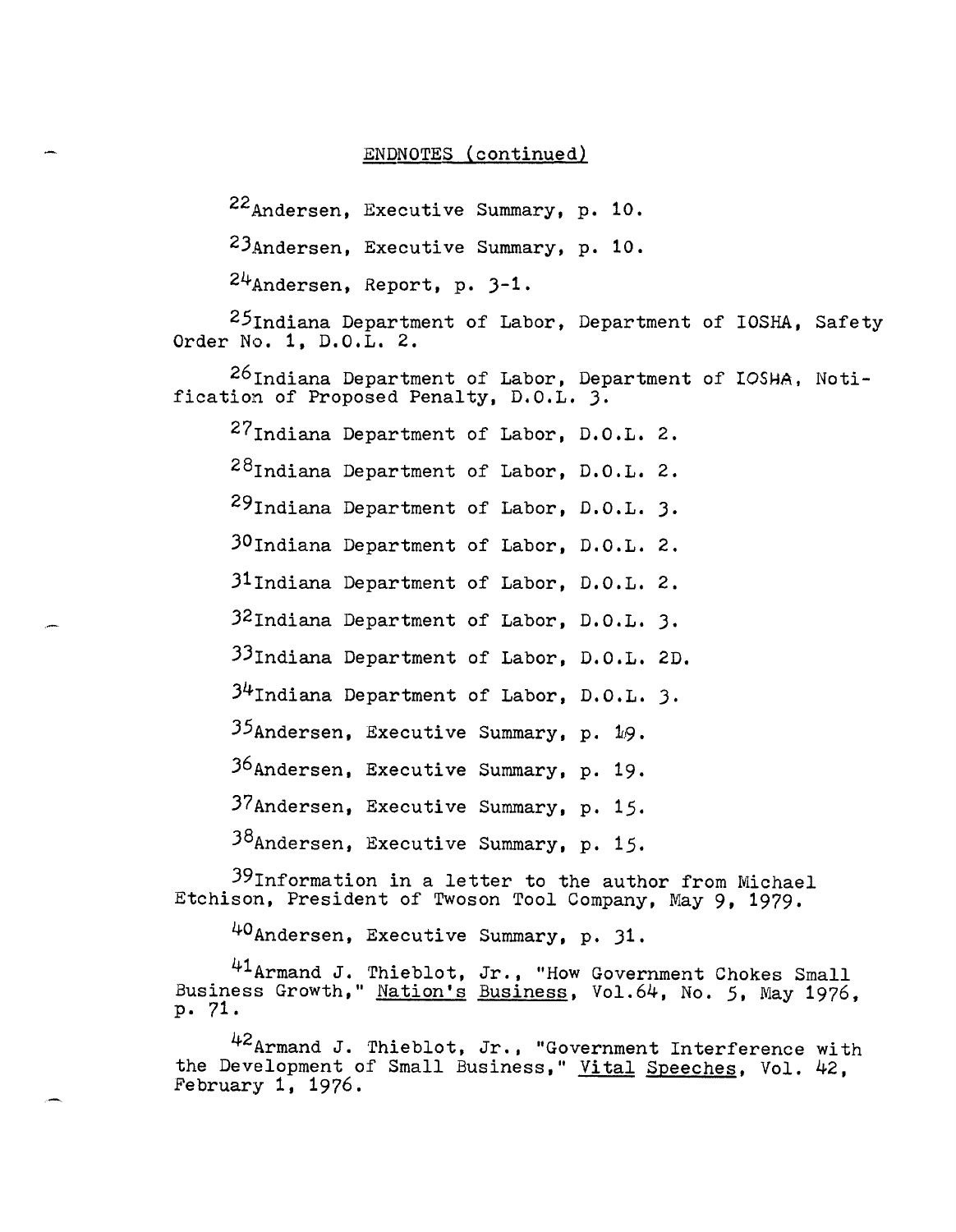# ENDNOTES (continued)

4JEtchison, April 17, 1979. 44Thieblot, Nation's Business, **p.** 72.

 $\overline{\phantom{0}}$